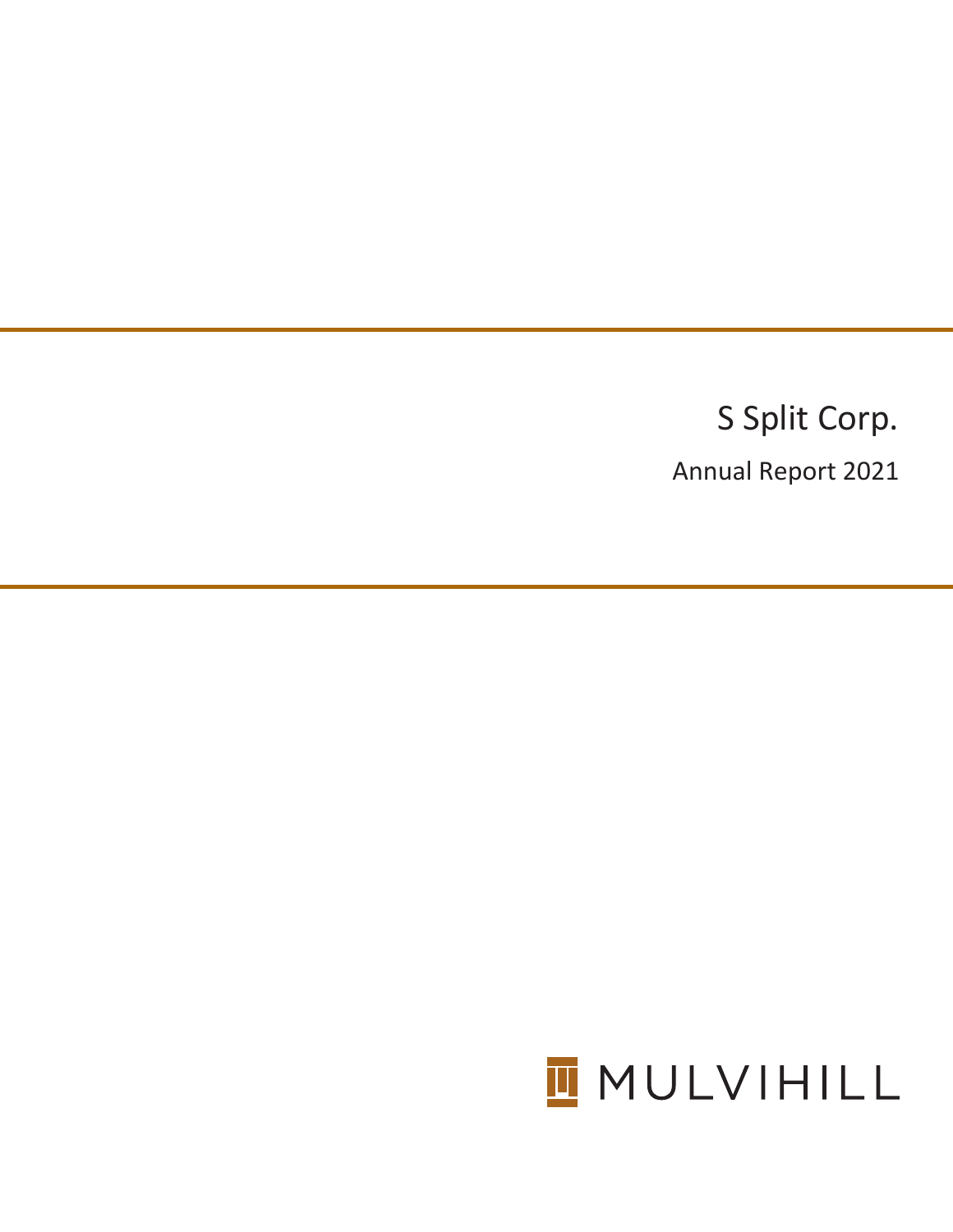# Letter to Shareholders

We are pleased to present the 2021 annual report containing the management report of fund performance and the audited financial statements for S Split Corp. (the "Fund").

Despite the continued pandemic induced turmoil, the performance of global equity markets in 2021 was impressive to say the least. The S&P 500 Index ushered in 68 new record highs in 2021, the second most ever, as it shook off the emergence of several new COVID-19 variants, surging inflation, near record valuations, and the U.S. Federal Reserve's ("FED") commitment to changing course on ultra-accommodative monetary policy. The total return for the S&P/TSX Composite Index for the year was 25.1 percent while the S&P 500 Index was up 28.7 percent, with both ending the year near all-time highs. The strong equity performance did not translate into record gains globally however, as emerging market stocks ended the year down 2.5 percent, driven mainly by Chinese equities and the "tech crackdown" from the Chinese Communist Party. Performance was broadly strong with all eleven sectors in the S&P 500 Index recording double digit returns in the year, while ten of eleven sectors in the S&P/TSX Composite Index were positive for the year. After lagging significantly in 2020, Energy was the best performing group in both countries, up 48.9 percent in Canada and up 54.6 percent in the U.S., driven by rising oil prices and investors positioning towards cheaper and more cyclically oriented stocks. Utilities was the worst performing area in the U.S., but still generated a very respectable return of 17.7 percent, while Health Care was the worst in Canada, down 19.6 percent, on continued weakness in Cannabis stocks. Central banks around the globe grappled with the idea inflation may not be as "transitory" as once believed, with both the Bank of Canada and the FED laying the foundation to raise interest rates in 2022. The U.S. dollar was surprisingly resilient in a year that favoured a risk-on tone, with the U.S. Dollar Index ("DXY") advancing 6.4 percent. The Canadian dollar was one of the few currencies globally to rise relative to the greenback, gaining 0.8 percent in 2021. The Bloomberg Global Aggregate Index returned negative 4.7 percent for the year, as low yields, rising interest rates and surging inflation presented several headwinds for fixed income investors.

For the year ended December 31, 2021, the Fund's annual total return per Unit and per Class A share, including reinvestment of distributions, was 31.4 percent and 85.6 percent respectively. During the year, cash distributions of \$0.53 per share were paid to Preferred shareholders and \$0.21 per share to Class A shareholders. The net asset value per Unit of the Fund increased 25.8 percent from \$14.73 per Unit at December 31, 2020 to \$18.53 per Unit at December 31, 2021. For a more detailed review of the operation of the Fund, please see the Results of Operations and the Portfolio Manager Report sections.

We thank all shareholders for their continued support and encourage shareholders to review the detailed information contained within the annual report.

god Macon.

John Mulvihill Chairman & CEO Mulvihill Capital Management Inc.

# The Fund

The Fund is a split share corporation designed to provide Preferred shareholders with fixed cumulative preferential monthly distributions of 5.25 percent per annum and the Class A shareholders with monthly distributions targeted to be 6.0 percent per annum on the net asset value of the Fund and return the original issue price of both classes on the termination date of the Fund. The shares are listed on the Toronto Stock Exchange under the ticker symbols SBN.PR.A for the Preferred shares and SBN for the Class A shares. A Unit of the Fund consists of one Preferred share and one Class A share.

To accomplish its objectives, the Fund invests in common shares of The Bank of Nova Scotia and may also invest up to 10 percent of its net assets to purchase call options in respect of securities in which the Fund is permitted to invest.

The Fund employs an active covered call writing strategy to enhance the income generated by The Bank of Nova Scotia shares and to reduce volatility. In addition, the Fund may write cash covered put options in respect of securities in which it is permitted to invest.

The strategy is a quantitative, technical based methodology that identifies appropriate times to write and/or close out option positions compared to writing continuously and rolling options every thirty days. This proprietary process has been developed over many years through various market cycles. The Manager believes the primary benefit to investors is to maximize the total return of the Fund while reducing the level of volatility of the portfolio, thereby increasing the risk-adjusted return.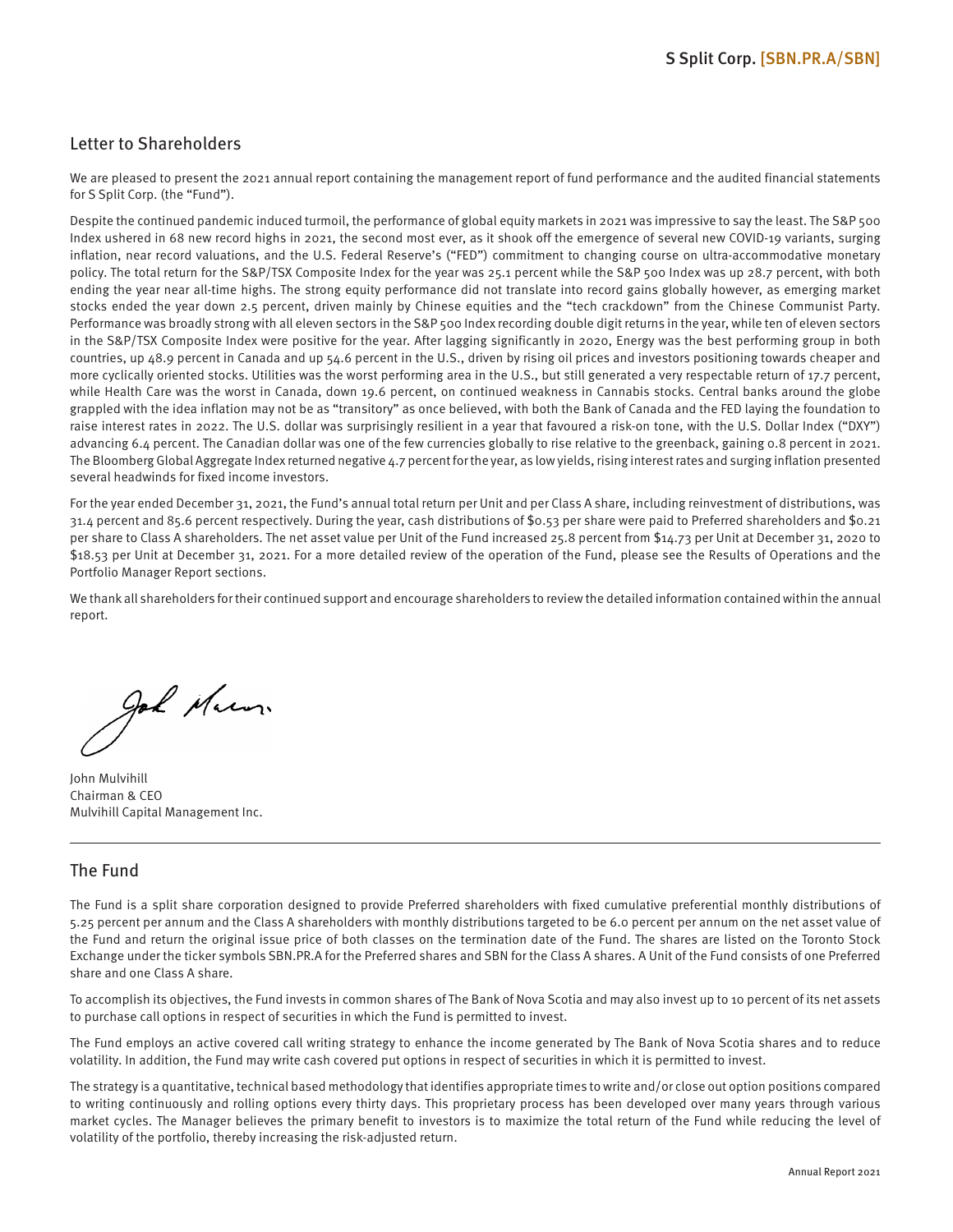# TABLE OF CONTENTS

Management Report of Fund Performance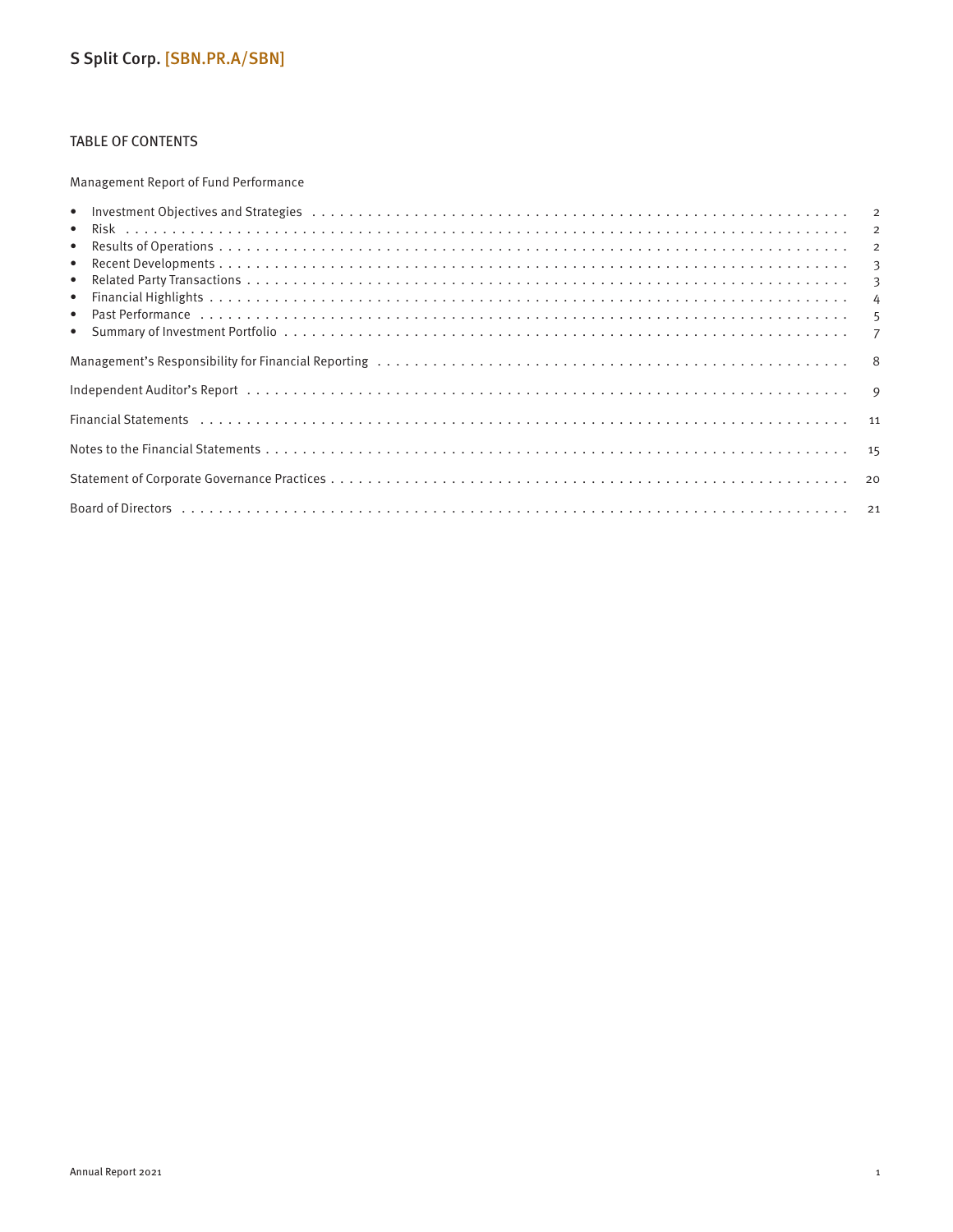# Management Report of Fund Performance

This annual management report of fund performance contains the financial highlights for the year ended December 31, 2021 of S Split Corp. (the "Fund"). The annual financial statements of the Fund are attached.

Copies of the Fund's proxy voting policies and procedures, proxy voting disclosure record and quarterly portfolio disclosure may be obtained by calling 1-800-725-7172 toll free, by writing to the Fund at Investor Relations, 121 King Street West, Suite 2600, P.O. Box 113, Toronto, Ontario, M5H 3T9, by email at info@mulvihill.com or by visiting our website at www.mulvihill.com. You can also request semi-annual or annual reports at no cost by using one of the above methods.

# Investment Objectives and Strategies

The Fund's investment objectives are to:

- (1) provide holders of Preferred shares with fixed cumulative preferential monthly cash distributions in the amount of \$0.04375 per Preferred share representing a yield on the issue price of the Preferred shares of 5.25 percent per annum and to return the issue price of \$10.00 per Preferred share to holders of Preferred shares upon termination of the Fund, and
- (2) provide holders of Class A shares with monthly cash distributions targeted to be 6.0 percent per annum on the net asset value ("NAV") of the Class A shares and to provide holders of Class A shares with the opportunity for leveraged growth in NAV and distributions per Class A share.

To achieve its objectives, the Fund invests in common shares of The Bank of Nova Scotia ("BNS") and may also invest up to 10 percent of its net assets to purchase call options in respect of securities in which the Fund is permitted to invest.

The Fund employs an active covered call strategy to enhance the income generated by the BNS shares and to reduce volatility. In addition, the Fund may write cash covered put options in respect of securities in which it is permitted to invest.

The strategy is a quantitative, technical based methodology that identifies appropriate times to write and/or close out option positions compared to writing continuously and rolling options every thirty days. This proprietary process has been developed over many years through various market cycles. The Manager believes the primary benefit to investors is to maximize the total return of the Fund while reducing the level of volatility of the portfolio, thereby increasing the risk-adjusted return.

# Risk

Risks associated with an investment in the securities of the Fund are discussed in the Fund's 2021 annual information form, which is available on the Fund's website at www.mulvihill.com or on SEDAR at www.sedar.com. There were no changes to the Fund over the year that materially affected the risks associated with an investment in the securities of the Fund.

# Results of Operations

# Distributions

For the year ended December 31, 2021, cash distributions of \$0.53 per share were paid to Preferred shareholders, unchanged from the previous year and \$0.21 per share were paid to Class A shareholders compared to none in the prior year.

Since the inception of the Fund in May 2007, the Fund has paid total cash distributions of \$7.68 per Preferred share and \$6.49 per Class A share.

# Revenue and Expenses

The Fund's total revenue was \$0.90 per Unit for the year ended December 31, 2021, compared to \$0.77 per Unit in the prior year. Total expenses were \$0.62 per Unit, compared to \$0.47 per Unit in 2020. The Fund had a net realized and unrealized gain of \$3.53 per Unit in 2021 as compared to a net realized and unrealized loss of \$1.38 per Unit a year ago.

# Net Asset Value

The net asset value per Unit of the Fund increased 25.8 percent from \$14.73 per Unit at December 31, 2020 to \$18.53 per Unit at December 31, 2021. The aggregate net asset value of the Fund decreased \$2.68 million, from \$12.10 million at December 31, 2020 to \$9.42 million at December 31, 2021, reflecting an operating profit of \$3.07 million, cash distributions of \$0.58 million to Preferred and Class A shareholders and Unit redemptions of \$5.17 million.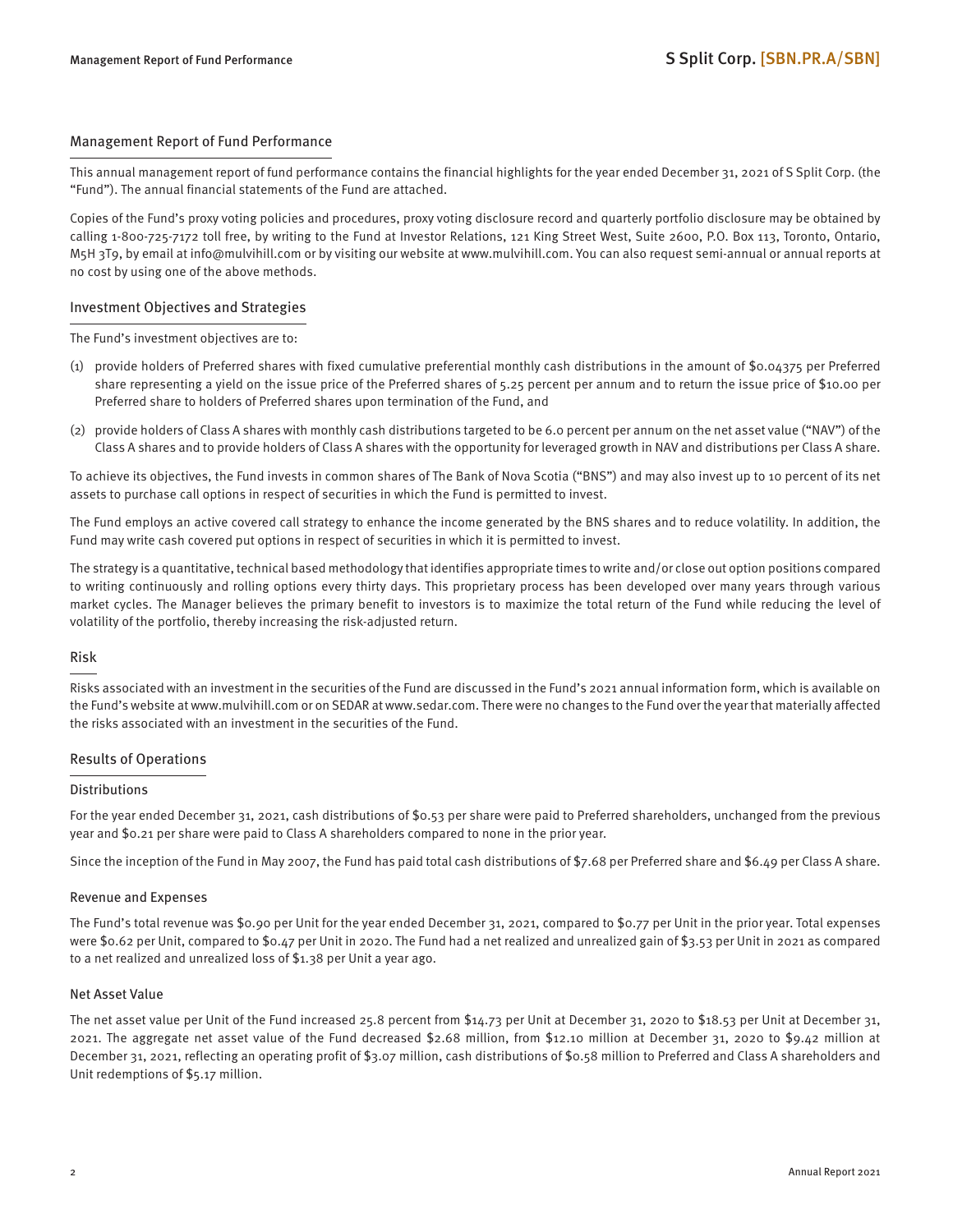# Recent Developments

On October 29, 2021, the Fund announced that the term of the Fund was being extended automatically for an additional seven-year period beyond the November 30, 2021 termination date to November 30, 2028 as provided for in its articles of incorporation. In connection with the automatic extension of the term, holders of Class A shares and Preferred shares were given a special retraction right to permit holders of such securities to retract such shares on November 30, 2021 on the terms on which such shares would have been redeemed had the term of the Fund not been extended. A total of 312,764 Class A shares and Preferred shares were redeemed with a total retraction value of \$5.2 million.

The Manager changed its name from Strathbridge Asset Management Inc. back to Mulvihill Capital Management Inc. effective January 1, 2022.

# Related Party Transactions

Mulvihill Capital Management Inc. ("Mulvihill"), as the Investment Manager of the Fund, manages the Fund's investment portfolio in a manner consistent with the investment objectives, strategy and criteria of the Fund pursuant to an Investment Management Agreement made between the Fund and Mulvihill dated April 26, 2007.

Mulvihill is the Manager of the Fund pursuant to a Management Agreement made between the Fund and Mulvihill dated April 26, 2007. As such, Mulvihill is responsible for providing or arranging for required administrative services to the Fund.

Mulvihill is paid the fees described under the Management Fees section of this report.

During the year, no recommendations or approvals were required to be sought from the Independent Review Committee ("IRC") concerning related party transactions.

#### Independent Review Committee

National Instrument 81-107 – Independent Review Committee for Investment Funds ("NI 81-107") requires all publicly offered investment funds to establish an IRC to whom the Manager must refer conflict of interest matters for review or approval. NI 81-107 also imposes obligations upon the Manager to establish written policies and procedures for dealing with conflict of interest matters, maintaining records in respect of these matters and providing assistance to the IRC in carrying out its functions. The Chief Compliance Officer, designated by the Manager, is in charge of facilitating the fulfillment of these obligations.

The IRC will prepare, for each financial year, a report to securityholders that describes the IRC and its activities during such financial year and includes, if known, a description of each instance when the Manager acted in a conflict of interest matter for which the IRC did not give a positive recommendation or for which a condition, imposed by the IRC, was not met in its recommendation or approval. Members of the IRC are Michael M. Koerner, Robert G. Bertram and R. Peter Gillin.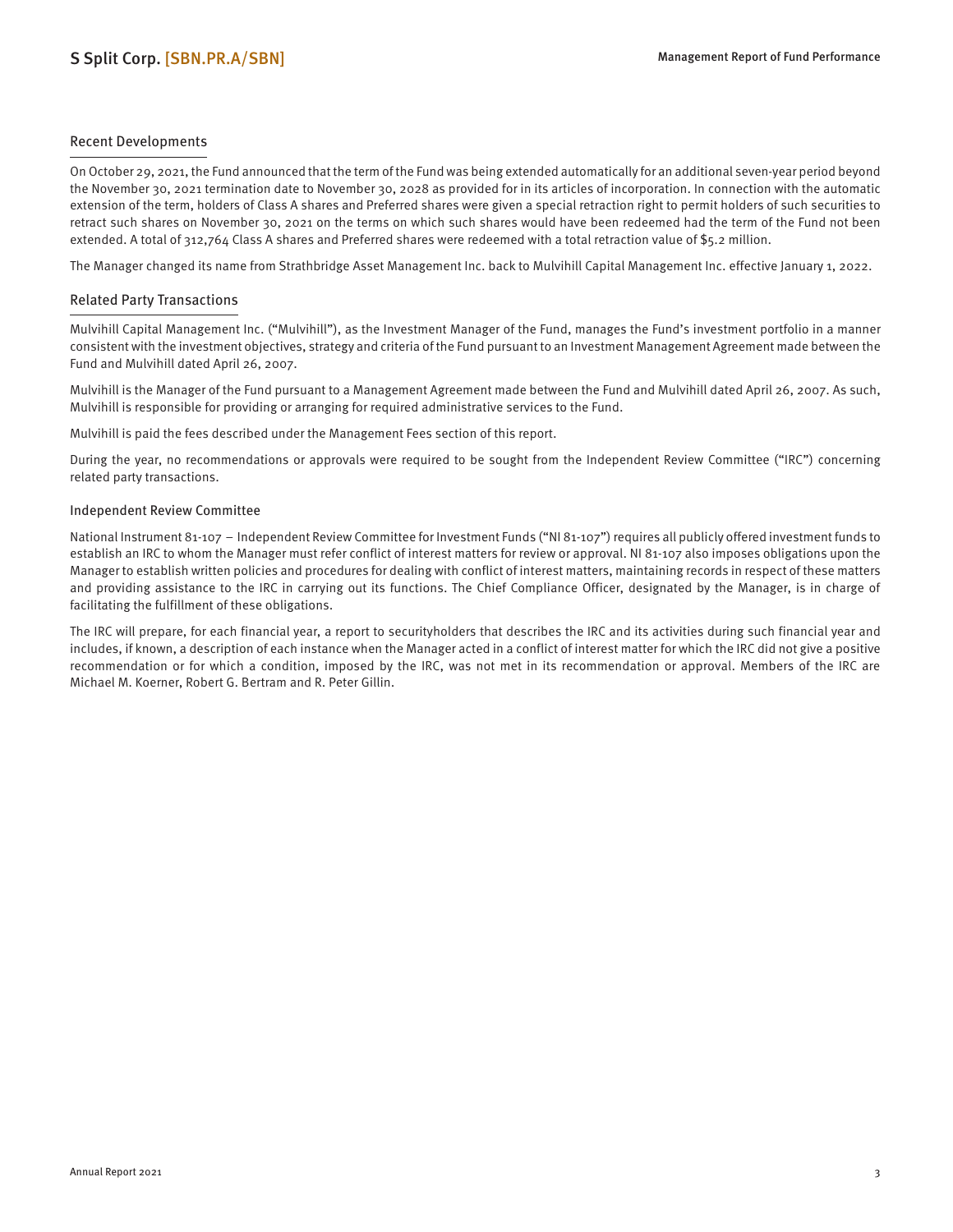# Financial Highlights

The following tables show selected key financial information about the Fund and are intended to help you understand the Fund's financial performance for the past five years. This information is derived from the Fund's audited annual financial statements.

| Years ended December 31                                                                                         | 2021                           | 2020                               | 2019                           | 2018                             | 2017                           |
|-----------------------------------------------------------------------------------------------------------------|--------------------------------|------------------------------------|--------------------------------|----------------------------------|--------------------------------|
| <b>NET ASSETS PER UNIT</b>                                                                                      |                                |                                    |                                |                                  |                                |
| Net Assets, beginning of year <sup>(1)</sup>                                                                    | \$<br>14.73                    | \$<br>16.24                        | \$<br>15.76                    | \$<br>19.35                      | \$<br>18.64                    |
| INCREASE (DECREASE) FROM OPERATIONS                                                                             |                                |                                    |                                |                                  |                                |
| Total revenue<br>Total expenses<br>Realized gain (loss) for the period<br>Unrealized gain (loss) for the period | 0.90<br>(0.62)<br>1.59<br>1.94 | 0.77<br>(0.47)<br>(1.37)<br>(0.01) | 0.57<br>(0.55)<br>0.99<br>0.23 | 0.74<br>(0.58)<br>0.33<br>(3.10) | 0.72<br>(0.60)<br>1.21<br>0.45 |
| Total Increase (Decrease) from Operations <sup>(2)</sup>                                                        | 3.81                           | (1.08)                             | 1.24                           | (2.61)                           | 1.78                           |
| <b>DISTRIBUTIONS</b>                                                                                            |                                |                                    |                                |                                  |                                |
| <b>Preferred Share</b><br>From net investment income<br>Non-taxable distributions                               | (0.16)<br>(0.37)               | (0.32)<br>(0.21)                   | (0.23)<br>(0.30)               | (0.17)<br>(0.36)                 | (0.14)<br>(0.39)               |
| <b>Total Preferred Share Distributions</b>                                                                      | (0.53)                         | (0.53)                             | (0.53)                         | (0.53)                           | (0.53)                         |
| <b>Class A Share</b><br>Non-taxable distributions                                                               | (0.21)                         |                                    | (0.21)                         | (0.45)                           | (0.54)                         |
| Total Annual Distributions <sup>(3)</sup>                                                                       | (0.74)                         | (0.53)                             | (0.74)                         | (0.98)                           | (1.07)                         |
| Net Assets, end of year(1)                                                                                      | \$<br>18.53                    | \$<br>14.73                        | \$<br>16.24                    | \$<br>15.76                      | \$<br>19.35                    |

(1) All per Unit figures presented are derived from the Fund's audited financial statements for the years ended December 31. Net assets per Unit is the difference between the aggregate value of the assets and the aggregate value of the liabilities, divided by the number of Units then outstanding.

(2)Total increase (decrease) from operations consists of interest and dividend revenue, realized and unrealized gain (loss), less expenses excluding Preferred share distributions, and is calculated based on the weighted average number of Units outstanding during the year. The schedule is not intended to total to the ending net assets as calculations are based on the weighted average number of Units outstanding during the year.

(3) Distributions to shareholders are based on the number of shares outstanding on the record date for each distribution.

| Years ended December 31                                   | 2021                | 2020        | 2019        | 2018        | 2017        |
|-----------------------------------------------------------|---------------------|-------------|-------------|-------------|-------------|
| RATIOS/SUPPLEMENTAL DATA                                  |                     |             |             |             |             |
| Net Asset Value, excluding the Redeemable Preferred share |                     |             |             |             |             |
| liability $(\text{5}$ millions) <sup>(1)</sup>            | 9.42                | \$<br>12.10 | \$<br>14.45 | \$<br>15.23 | \$<br>18.94 |
| Net Asset Value $(\$$ millions) $^{(1)}$                  | S<br>4.34           | \$<br>3.89  | \$<br>5.55  | \$<br>5.57  | \$<br>9.15  |
| Number of Units outstanding $(1)$                         | 508,538             | 821,302     | 889,802     | 965,993     | 978,753     |
| Management expense ratio $^{(2)}$                         | 3.72%               | 3.48%       | 3.26%       | 3.23%       | 3.11%       |
| Portfolio turnover rate <sup>(3)</sup>                    | 14.45%              | 49.54%      | 40.20%      | $0.00\%$    | 23.23%      |
| Trading expense ratio <sup>(4)</sup>                      | 0.02%               | 0.08%       | 0.08%       | 0.04%       | 0.03%       |
| Net Asset Value per Unit <sup>(5)</sup>                   | S.<br>18.53         | S.<br>14.73 | \$<br>16.24 | \$<br>15.76 | \$<br>19.35 |
| Closing market price - Preferred                          | $10.30^{(6)}$<br>S. | \$<br>10.11 | \$<br>10.75 | \$<br>10.15 | \$<br>10.55 |
| Closing market price - Class A                            | $6.98^{(7)}$        | \$<br>3.67  | \$<br>5.31  | \$<br>5.00  | \$<br>8.25  |

(1) This information is provided as at December 31. One Unit consists of one Preferred share and one Class A share.

(2)The management expense ratio ("MER") is the sum of all fees and expenses for the stated period, including harmonized sales tax but excluding transaction fees and Preferred share distributions, divided by the average net asset value, excluding the Redeemable Preferred Share liability. Generally, the MER increases when the Fund becomes smaller in size due to redemptions. The MER, including Preferred share distributions, is 6.85%, 7.47%, 6.44%, 6.18% and 5.85% for 2021, 2020, 2019, 2018 and 2017 respectively.

(3) Portfolio turnover rate is calculated based on the lesser of purchases or sales of investments, excluding short-term investments, divided by the average value of the portfolio securities. The Fund employs an option overlay strategy which can result in higher portfolio turnover by virtue of option exercises, when compared to a conventional equity mutual fund.

(4)Trading expense ratio represents total commissions expressed as a percentage of the daily average net asset value during the period.

(5) Net Asset Value per Unit is the difference between the aggregate value of the assets including the valuation of securities at closing prices and the aggregate value of the liabilities, excluding the Redeemable Preferred Share liability, divided by the number of Units then outstanding.

(6)The last date with an executed trade was December 20, 2021.

(7) The last date with an executed trade was December 24, 2021.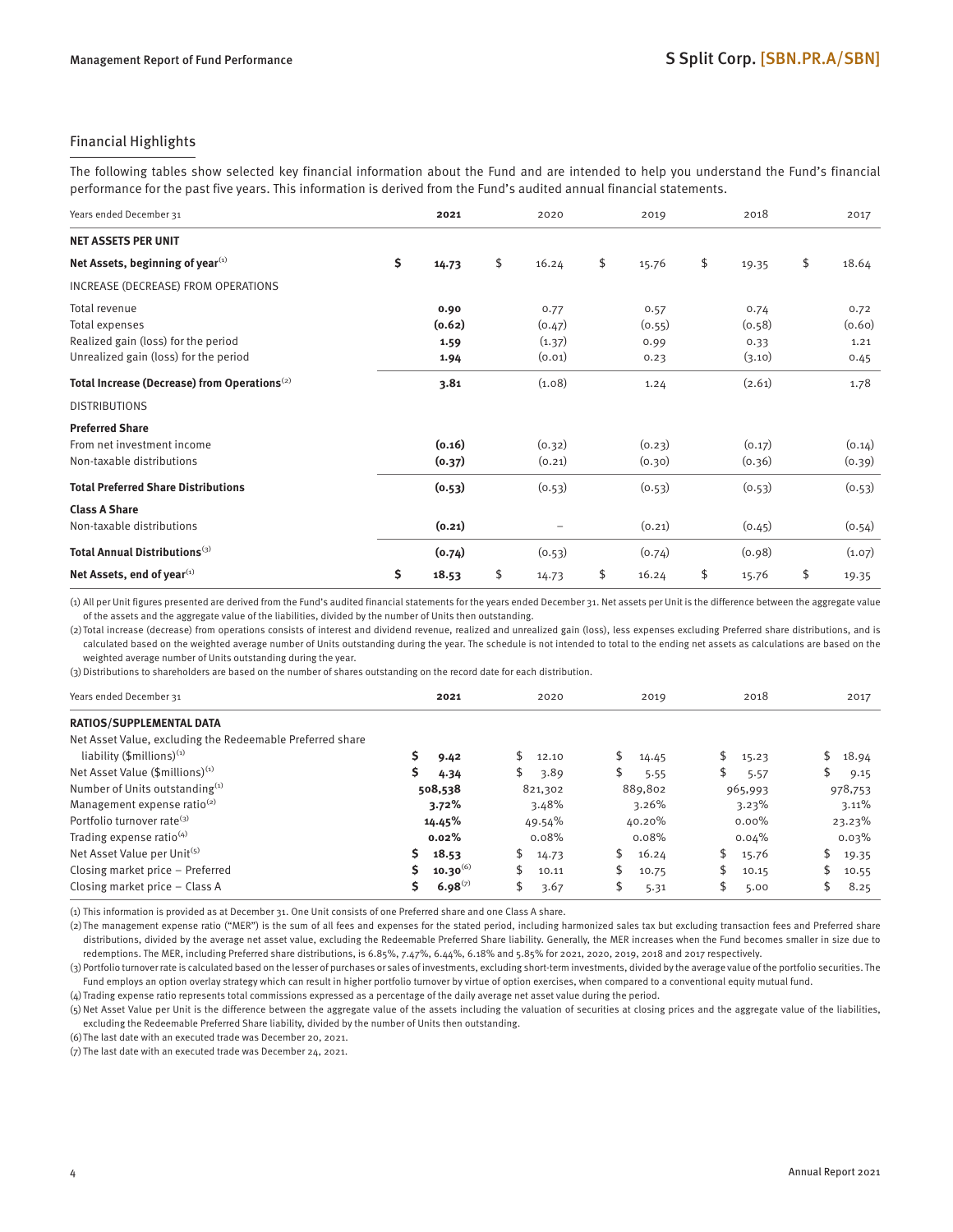## Management Fees

Mulvihill, as the Investment Manager of the Fund, is entitled to fees under the Investment Management Agreement calculated monthly as 1/12 of 1.55 percent of the net asset value, excluding the Redeemable Preferred Share liability, of the Fund at each month end. Services received under the Investment Management Agreement include the making of all investment decisions and writing of covered call options in accordance with the investment objectives, strategy and criteria of the Fund. Mulvihill also makes all decisions as to the purchase and sale of securities in the Fund's portfolio and as to the execution of all portfolio and other transactions.

Mulvihill, as the Manager of the Fund, is entitled to fees under the Management Agreement calculated monthly as 1/12 of 0.10 percent of the net asset value of the Fund at each month end. Services received under the Management Agreement include providing or arranging for required administrative services to the Fund.

# Past Performance

The following chart sets out the Fund's year-by-year past performance. It is important to note that the:

- (1) information shown assumes that all distributions (including deemed distributions based on the intrinsic value of the warrants exercised prior to the expiry date of the warrants) made by the Fund during these periods were reinvested in Units of the Fund,
- (2) information does not take into account sales, redemptions, distributions or other optional charges that would have reduced returns, and
- (3) past performance of the Fund does not necessarily indicate how it will perform in the future.

#### Year-By-Year Returns

The following bar chart illustrates how the Fund's annual total return varied from year to year for each of the past ten years. The chart also shows, in percentage terms, how much an investment made on January 1 in each year would have increased or decreased by the end of the fiscal year.

#### Annual Total Return

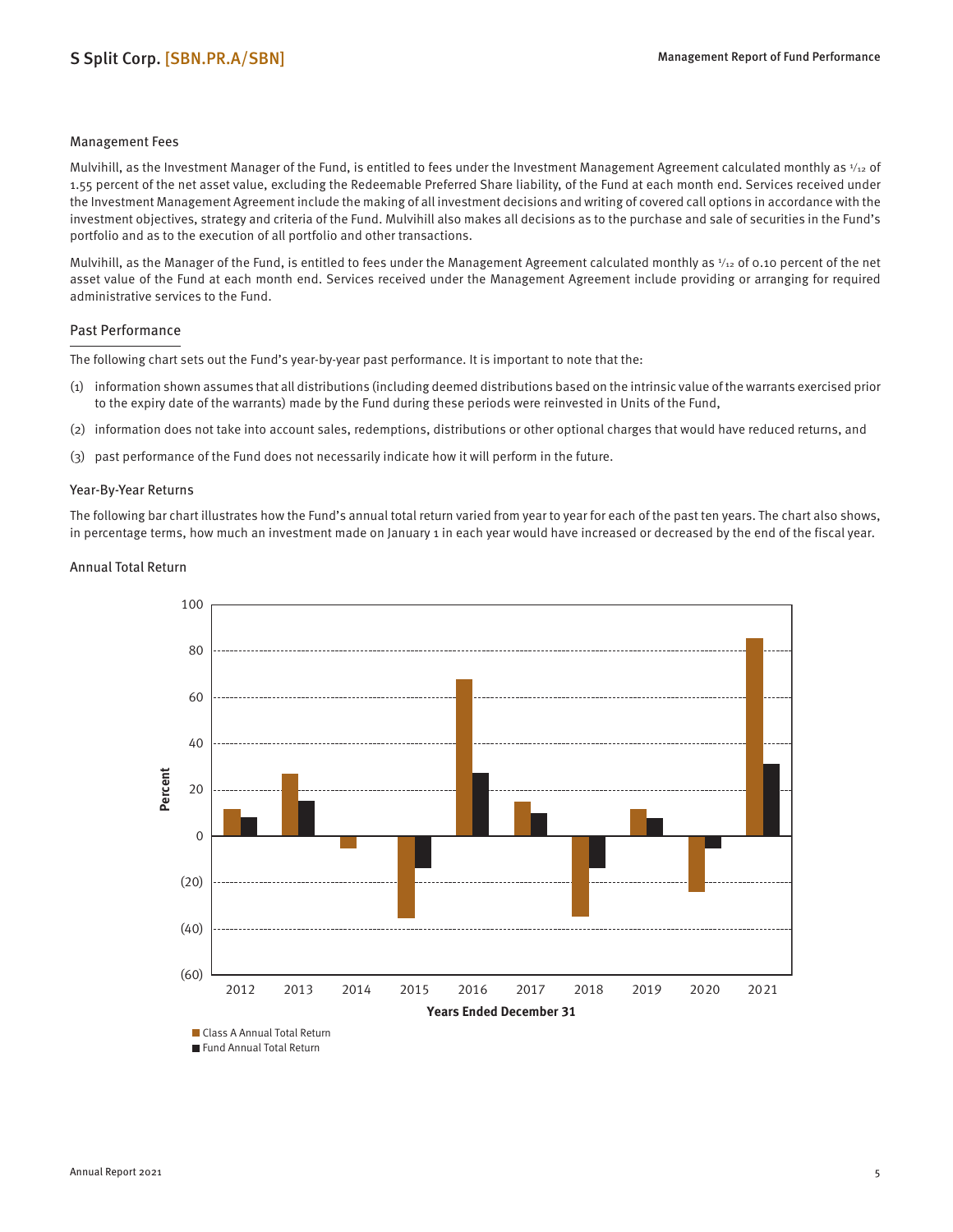# Annual Compound Returns

The following table shows the Fund's historical annual compound return (net of expenses) for the years ended December 31, 2021 as compared to the performance of The Bank of Nova Scotia and S&P/TSX Capped Financials Index.

| (In Canadian Dollars)                          | One<br>Year | <b>Three</b><br>Years | <b>Five</b><br>Years | Ten<br>Years |
|------------------------------------------------|-------------|-----------------------|----------------------|--------------|
| S Split Corp.                                  | 31.40 %     | 10.16%                | 4.78 %               | 5.61%        |
| S Split Corp. - Class A                        | 85.64%      | 16.31%                | 3.39%                | 5.52%        |
| S Split Corp. - Preferred                      | 5.38%       | 5.38%                 | 5.38%                | 5.38%        |
| The Bank of Nova Scotia                        | 37.99 %     | 15.40 %               | 8.75%                | 10.67%       |
| S&P/TSX Capped Financials Index <sup>(1)</sup> | 36.50 %     | 18.96 %               | 11.61%               | 13.30 %      |

(1) The S&P/TSX Capped Financials Index is a subset of the constituents of the S&P/TSX Composite Index that have been classified according to the Global Industry Classification Standard. The relative weight of any single index constituent is capped at 25 percent.

The equity performance benchmarks shown here provide an approximate indication of how the Fund's returns compare to a public market index for similar securities. It is important to note that the Fund is not managed in order to match or exceed these indices; rather, its objectives are to pay out monthly distributions and return the original invested amount at the termination date. As a result, the Fund has, from time to time, maintained cash balances in an effort to provide greater net asset value stability and employs a covered option writing strategy to enhance the income generated by the portfolio and reduce volatility.

The Manager believes that in a flat or downward trending market, a portfolio that is subject to covered call option writing will generally provide higher relative returns and lower volatility than one on which no options are written. However, in a rising market, the use of options may have the effect of limiting or reducing the total returns of the Fund since the premiums associated with writing covered call options may be outweighed by the foregone opportunity of remaining fully invested in the securities comprising the portfolio.

# Portfolio Manager Report

Despite the continued pandemic induced turmoil, the performance of global equity markets in 2021 was impressive to say the least. The S&P 500 Index ushered in 68 new record highs in 2021, the second most ever, as it shook off the emergence of several new COVID-19 variants, surging inflation, near record valuations, and the U.S. Federal Reserve's ("FED") commitment to changing course on ultra-accommodative monetary policy. The total return for the S&P/TSX Composite Index for the year was 25.1 percent while the S&P 500 Index was up 28.7 percent, with both ending the year near all-time highs. The strong equity performance did not translate into record gains globally however, as emerging market stocks ended the year down 2.5 percent, driven mainly by Chinese equities and the "tech crackdown" from the Chinese Communist Party. Performance was broadly strong with all eleven sectors in the S&P 500 Index recording double digit returns in the year, while ten of eleven sectors in the S&P/TSX Composite Index were positive for the year. After lagging significantly in 2020, Energy was the best performing group in both countries, up 48.9 percent in Canada and up 54.6 percent in the U.S., driven by rising oil prices and investors positioning towards cheaper and more cyclically oriented stocks. Utilities was the worst performing area in the U.S., but still generated a very respectable return of 17.7 percent, while Health Care was the worst in Canada, down 19.6 percent, on continued weakness in Cannabis stocks. Central banks around the globe grappled with the idea inflation may not be as "transitory" as once believed, with both the Bank of Canada and the FED laying the foundation to raise interest rates in 2022. The U.S. dollar was surprisingly resilient in a year that favoured a risk-on tone, with the U.S. Dollar Index ("DXY") advancing 6.4 percent. The Canadian dollar was one of the few currencies globally to rise relative to the greenback, gaining 0.8 percent in 2021. The Bloomberg Global Aggregate Index returned negative 4.7 percent for the year, as low yields, rising interest rates and surging inflation presented several headwinds for fixed income investors.

2021 was a much better year for Canadian banks, including BNS, which performed better collectively than most other industry groups. However, on a performance basis within the big six banks, BNS was the second worst beating only Royal Bank of Canada with a total return of 38.0 percent. Fundamentals were decent with earnings improving each quarter and up over 46 percent year-over-year, although top line revenue was only up modestly. Return on equity also improved dramatically year-over-year to a respectable 15.0 percent.

The net asset value of the Fund at December 31, 2021 was \$18.53 per Unit compared to \$14.73 per Unit at December 31, 2020. The Fund's Preferred and Class A shares listed on the Toronto Stock Exchange as SBN.PR.A and SBN had a last-traded price on December 31, 2021 at \$10.30 and \$6.98 respectively.

For the year ended December 31, 2021, cash distributions of \$0.53 per share were paid to the Preferred shareholders and \$0.21 were paid to the Class A shareholders. The Fund's annual total return per Unit and per Class A share, including reinvestment of distributions, was 31.4 percent and 85.6 percent respectively.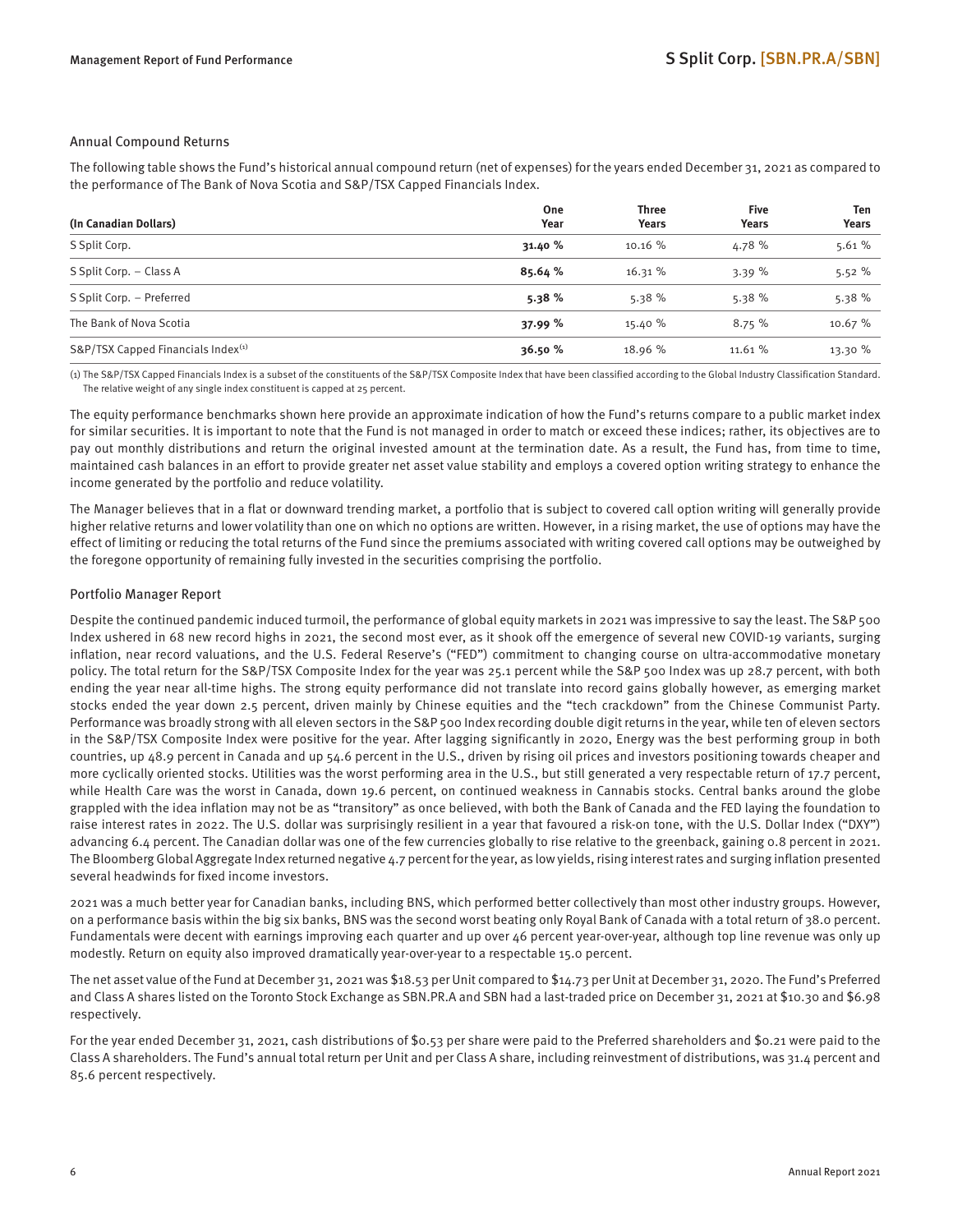## Summary of Investment Portfolio

The composition of the portfolio may change due to ongoing portfolio transactions of the Fund. A quarterly portfolio summary, which includes the percentage of net asset value for each holding, and a monthly portfolio list are available on our website at www.mulvihill.com.

### Asset Mix and Portfolio Holdings

December 31, 2021

|                                      | % OF<br><b>NET ASSET VALUE*</b> |
|--------------------------------------|---------------------------------|
| Financials - The Bank of Nova Scotia | 96.4%                           |
| Cash                                 | 3.4%                            |
| Other Assets (Liabilities)           | $0.2 \%$                        |
|                                      | 100.0%                          |

\*The Net Asset Value excludes the Redeemable Preferred Share liability.

#### Forward-Looking Statements

This report may contain forward-looking statements about the Fund. Forward-looking statements include statements that are predictive in nature, that depend upon or refer to future events or conditions, or that include words such as "expects", "anticipates", "intends", "plans", "believes", "estimates" or negative versions thereof and similar expressions. In addition, any statement that may be made concerning future performance, strategies or prospects, and possible future Fund action, is also forward-looking. Forward-looking statements are based on current expectations and projections about future events and are inherently subject to, among other things, risks, uncertainties and assumptions about the Fund and economic factors.

Forward-looking statements are not guarantees of future performance, and actual events and results could differ materially from those expressed or implied in any forward-looking statements made by the Fund. Any number of important factors could contribute to any divergence between what is anticipated and what actually occurs, including, but not limited to, general economic, political and market factors, interest and foreign exchange rates, global equity and capital markets, business competition, technology change, changes in government regulations, unexpected judicial or regulatory proceedings, and catastrophic events.

The above-mentioned list of important factors is not exhaustive. You should consider these and other factors carefully before making any investment decisions and you should avoid placing undue reliance on forward-looking statements. While the Fund currently anticipates that subsequent events and developments may cause the Fund's views to change, the Fund does not undertake to update any forward-looking statements.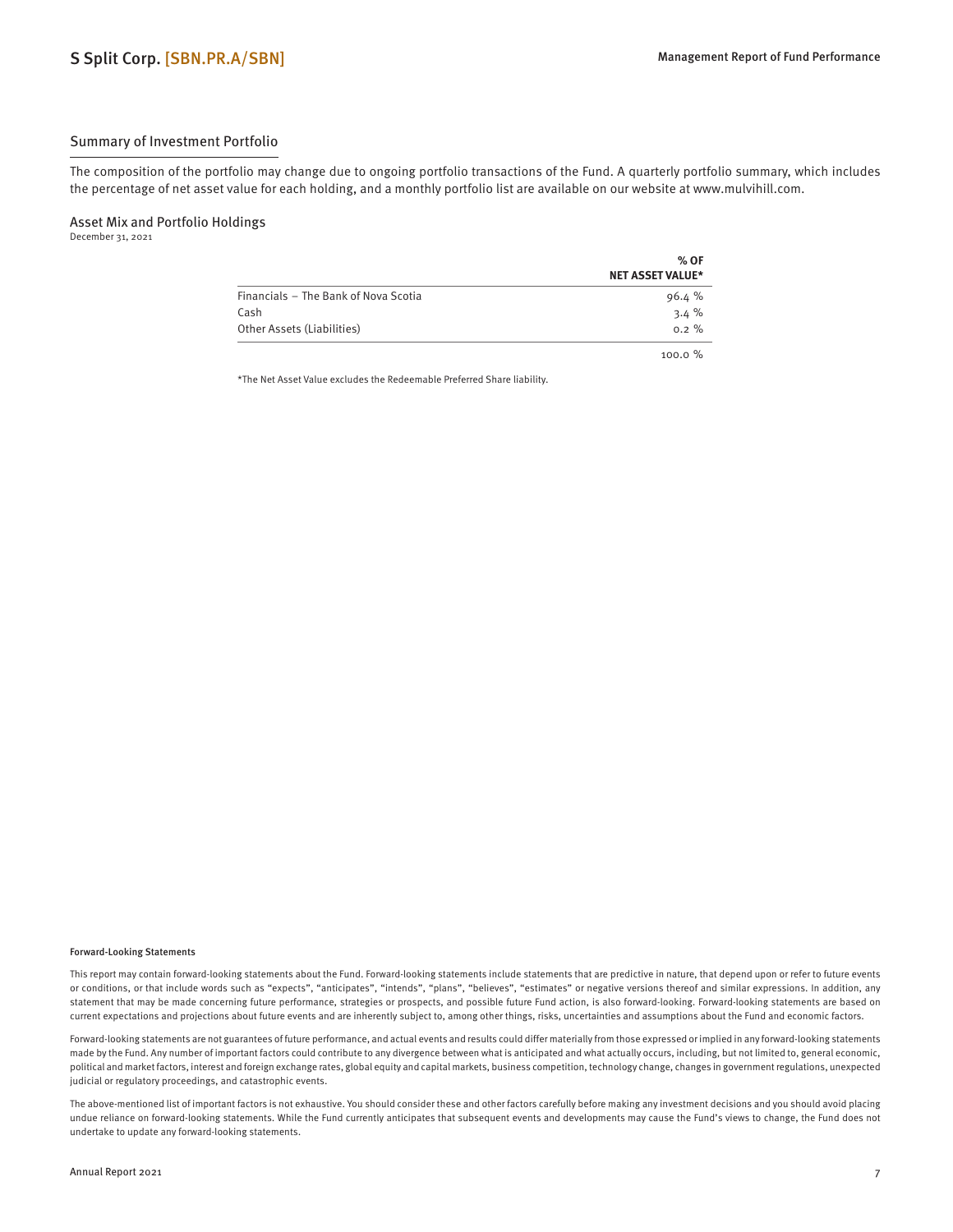# Management's Responsibility for Financial Reporting

The accompanying financial statements of S Split Corp. (the "Fund") and all the information in this annual report are the responsibility of the management of Mulvihill Capital Management Inc. (the "Manager"), and have been approved by the Fund's Board of Directors (the "Board").

The financial statements have been prepared by management in accordance with International Financial Reporting Standards and include certain amounts that are based on estimates and judgments. Management has ensured that the other financial information presented in this annual report is consistent with the financial statements. The significant accounting policies which management believes are appropriate for the Fund are described in Note 3 of the annual financial statements.

The Manager is also responsible for maintaining a system of internal controls designed to provide reasonable assurance that assets are safeguarded and that accounting systems provide timely, accurate and reliable financial information.

The Audit Committee meets periodically with management and the independent auditor to discuss internal controls, the financial reporting process, various auditing and financial reporting issues, and to review the annual report, the financial statements and the independent auditor's report. Deloitte LLP, the Fund's independent auditor, has full and unrestricted access to the Audit Committee and the Board.

god Mum.

John Mulvihill Director Mulvihill Capital Management Inc. March 3, 2022

 $94$ 

John D. Germain Director Mulvihill Capital Management Inc.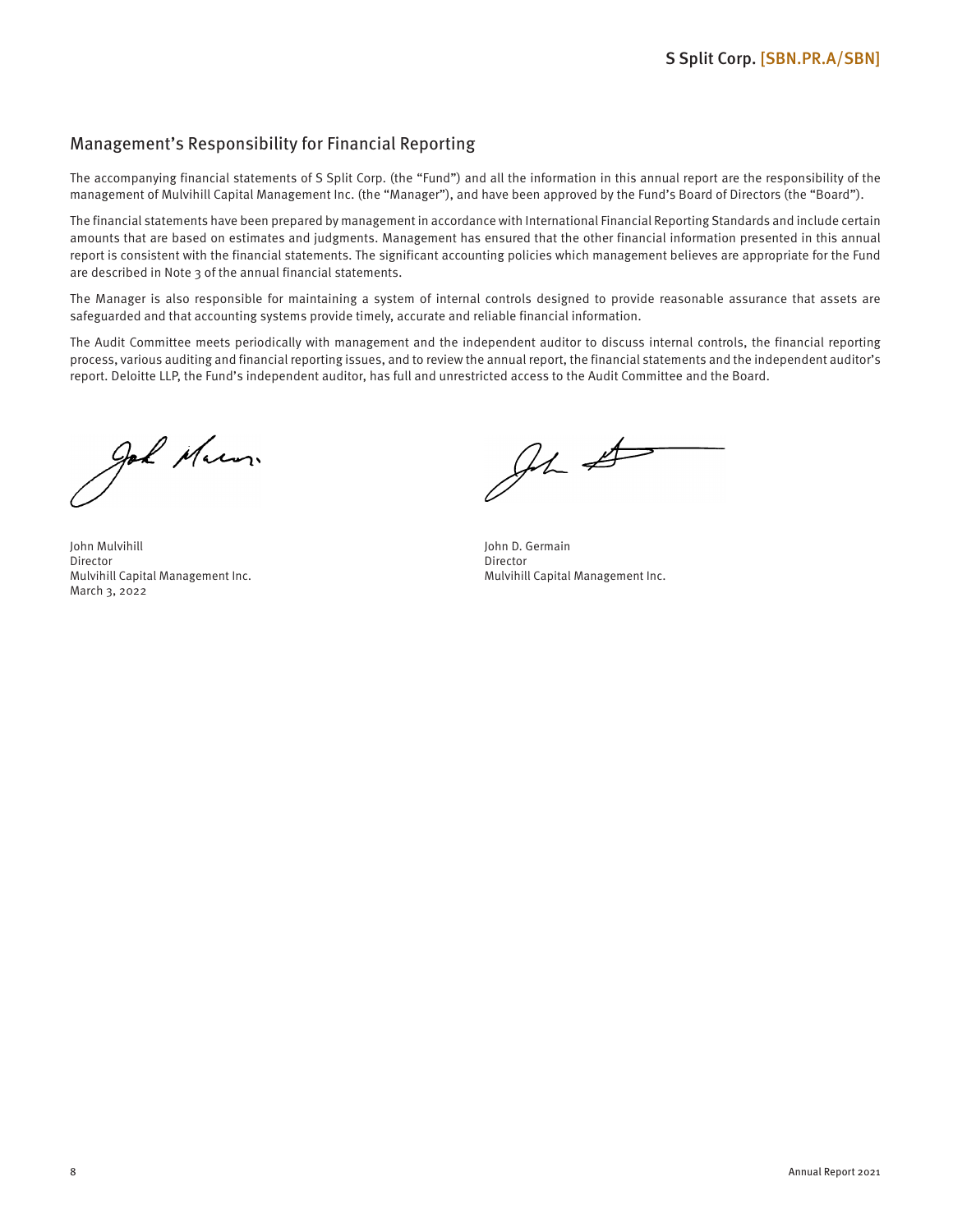# To the Shareholders of S Split Corp. (the "Fund")

# Opinion

We have audited the financial statements of the Fund, which comprise the statements of financial position as at December 31, 2021 and 2020, and the statements of comprehensive income, changes in net assets attributable to holders of Class A shares and cash flows for the years then ended, and notes to the financial statements, including a summary of significant accounting policies (collectively referred to as the "financial statements").

In our opinion, the accompanying financial statements present fairly, in all material respects, the financial position of the Fund as at December 31, 2021 and 2020, and its financial performance and its cash flows for the years then ended in accordance with International Financial Reporting Standards ("IFRS").

# Basis for Opinion

We conducted our audit in accordance with Canadian generally accepted auditing standards ("Canadian GAAS"). Our responsibilities under those standards are further described in the Auditor's Responsibilities for the Audit of the Financial Statements section of our report. We are independent of the Fund in accordance with the ethical requirements that are relevant to our audit of the financial statements in Canada, and we have fulfilled our other ethical responsibilities in accordance with these requirements. We believe that the audit evidence we have obtained is sufficient and appropriate to provide a basis for our opinion.

## Other Information

Management is responsible for the other information. The other information comprises:

- Management Report of Fund Performance; and
- The information, other than the financial statements and our auditor's report thereon, in the Annual Report.

Our opinion on the financial statements does not cover the other information and we do not express any form of assurance conclusion thereon. In connection with our audit of the financial statements, our responsibility is to read the other information identified above and, in doing so, consider whether the other information is materially inconsistent with the financial statements or our knowledge obtained in the audit, or otherwise appears to be materially misstated.

We obtained the Management Report of Fund Performance and the Annual Report prior to the date of this auditor's report. If, based on the work we have performed on this other information, we conclude that there is a material misstatement of this other information, we are required to report that fact in this auditor's report. We have nothing to report in this regard.

# Responsibilities of Management and Those Charged with Governance for the Financial Statements

Management is responsible for the preparation and fair presentation of the financial statements in accordance with IFRS, and for such internal control as management determines is necessary to enable the preparation of financial statements that are free from material misstatement, whether due to fraud or error.

In preparing the financial statements, management is responsible for assessing the Fund's ability to continue as a going concern, disclosing, as applicable, matters related to going concern and using the going concern basis of accounting unless management either intends to liquidate the Fund or to cease operations, or has no realistic alternative but to do so.

Those charged with governance are responsible for overseeing the Fund's financial reporting process.

# Auditor's Responsibilities for the Audit of the Financial Statements

Our objectives are to obtain reasonable assurance about whether the financial statements as a whole are free from material misstatement, whether due to fraud or error, and to issue an auditor's report that includes our opinion. Reasonable assurance is a high level of assurance, but is not a guarantee that an audit conducted in accordance with Canadian GAAS will always detect a material misstatement when it exists. Misstatements can arise from fraud or error and are considered material if, individually or in the aggregate, they could reasonably be expected to influence the economic decisions of users taken on the basis of these financial statements.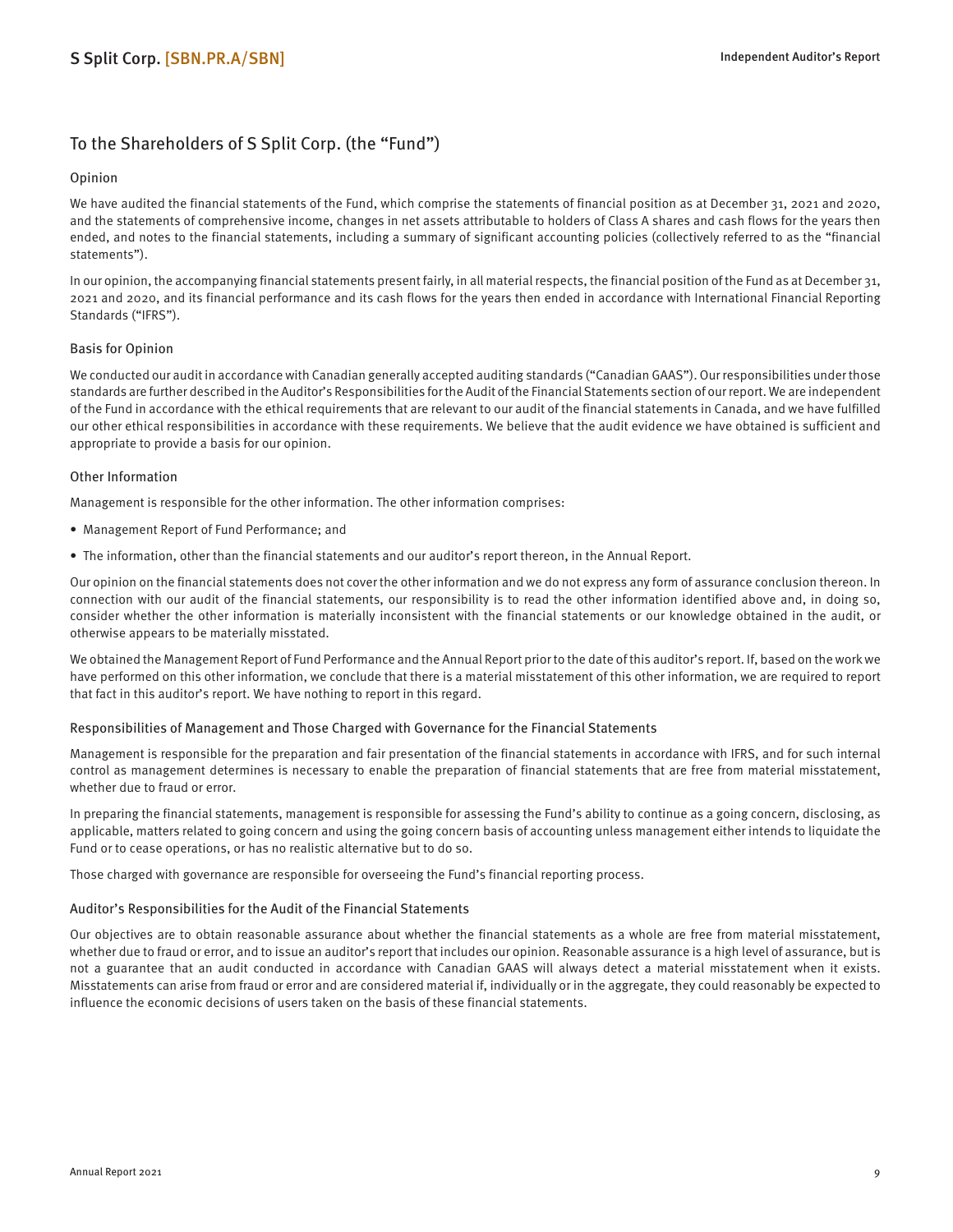As part of an audit in accordance with Canadian GAAS, we exercise professional judgment and maintain professional skepticism throughout the audit. We also:

- Identify and assess the risks of material misstatement of the financial statements, whether due to fraud or error, design and perform audit procedures responsive to those risks, and obtain audit evidence that is sufficient and appropriate to provide a basis for our opinion. The risk of not detecting a material misstatement resulting from fraud is higher than for one resulting from error, as fraud may involve collusion, forgery, intentional omissions, misrepresentations, or the override of internal control.
- Obtain an understanding of internal control relevant to the audit in order to design audit procedures that are appropriate in the circumstances, but not for the purpose of expressing an opinion on the effectiveness of the Fund's internal control.
- Evaluate the appropriateness of accounting policies used and the reasonableness of accounting estimates and related disclosures made by management.
- Conclude on the appropriateness of management's use of the going concern basis of accounting and, based on the audit evidence obtained, whether a material uncertainty exists related to events or conditions that may cast significant doubt on the Fund's ability to continue as a going concern. If we conclude that a material uncertainty exists, we are required to draw attention in our auditor's report to the related disclosures in the financial statements or, if such disclosures are inadequate, to modify our opinion. Our conclusions are based on the audit evidence obtained up to the date of our auditor's report. However, future events or conditions may cause the Fund to cease to continue as a going concern.
- Evaluate the overall presentation, structure and content of the financial statements, including the disclosures, and whether the financial statements represent the underlying transactions and events in a manner that achieves fair presentation.

We communicate with those charged with governance regarding, among other matters, the planned scope and timing of the audit and significant audit findings, including any significant deficiencies in internal control that we identify during our audit.

We also provide those charged with governance with a statement that we have complied with relevant ethical requirements regarding independence, and to communicate with them all relationships and other matters that may reasonably be thought to bear on our independence, and where applicable, related safeguards.

The engagement partner on the audit resulting in this independent auditor's report is Michael Darroch.

Deloitte LLP

Chartered Professional Accountants Licensed Public Accountants Toronto, Ontario March 21, 2022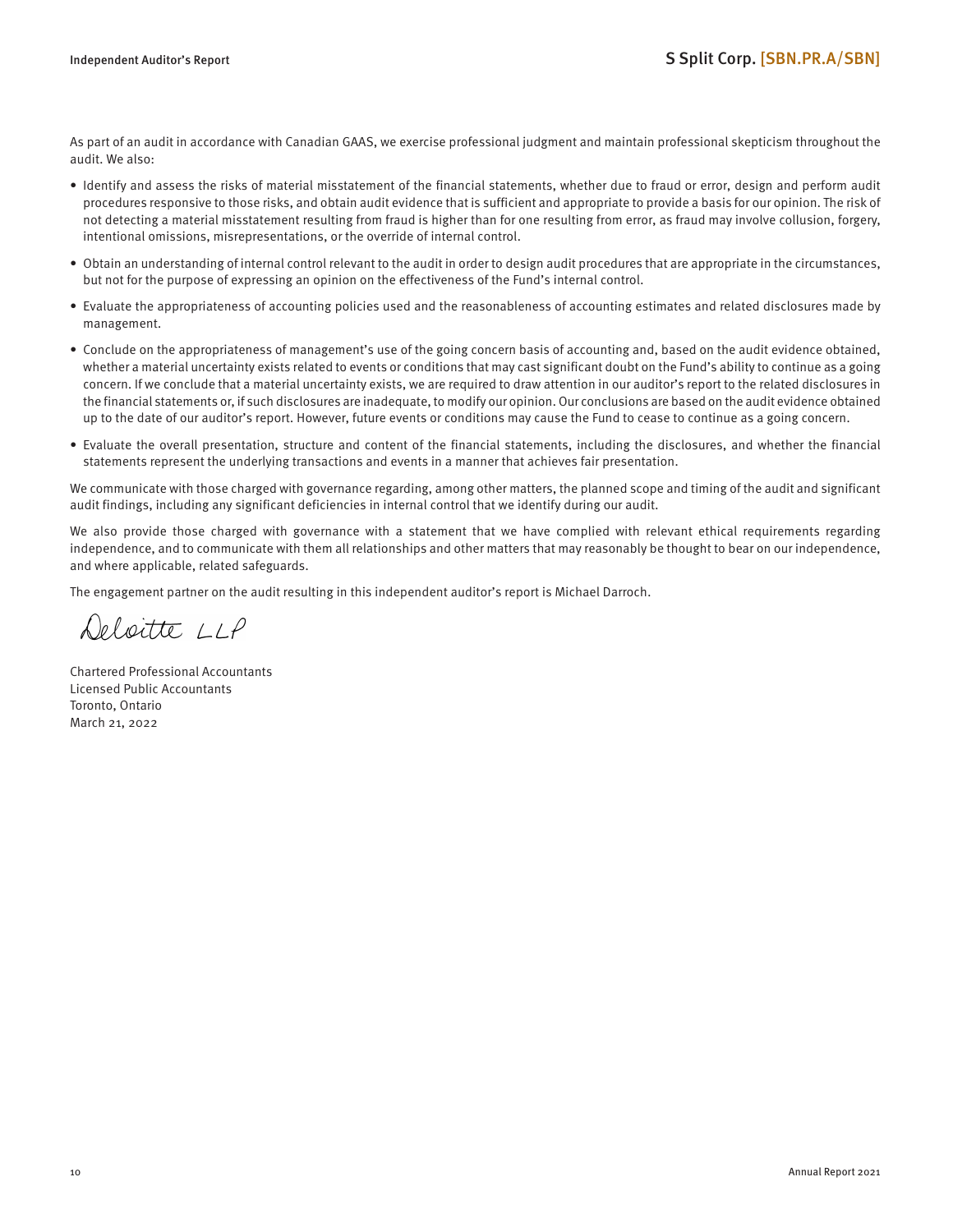# Statements of Financial Position

As at December 31

|                                                                        | Note | 2021            | 2020             |
|------------------------------------------------------------------------|------|-----------------|------------------|
| <b>ASSETS</b>                                                          |      |                 |                  |
| Financial assets at fair value through profit or loss                  | 6    | \$<br>9,080,370 | \$<br>12,129,440 |
| Dividends receivable                                                   |      | 101,400         |                  |
| Cash                                                                   |      | 323,265         | 27,888           |
| <b>TOTAL ASSETS</b>                                                    |      | 9,505,035       | 12, 157, 328     |
| <b>LIABILITIES</b>                                                     |      |                 |                  |
| <b>Accrued liabilities</b>                                             |      | 69,229          | 41,828           |
| Accrued management fees                                                | 8    | 13,225          | 16,934           |
| Redeemable Preferred shares                                            |      | 5,085,380       | 8,213,020        |
| Class J shares                                                         |      | 100             | 100              |
| <b>TOTAL LIABILITIES</b>                                               |      | 5,167,934       | 8,271,882        |
| NET ASSETS ATTRIBUTABLE TO HOLDERS OF CLASS A SHARES                   |      | \$<br>4,337,101 | \$<br>3,885,446  |
| NET ASSETS ATTRIBUTABLE TO HOLDERS OF CLASS A SHARES PER CLASS A SHARE |      | \$<br>8.5286    | \$<br>4.7310     |

On behalf of the Manager, Mulvihill Capital Management Inc.

Joh Mum.

 $M \wedge R$ 

John Mulvihill, Director **Robert G. Bertram, Director** Robert G. Bertram, Director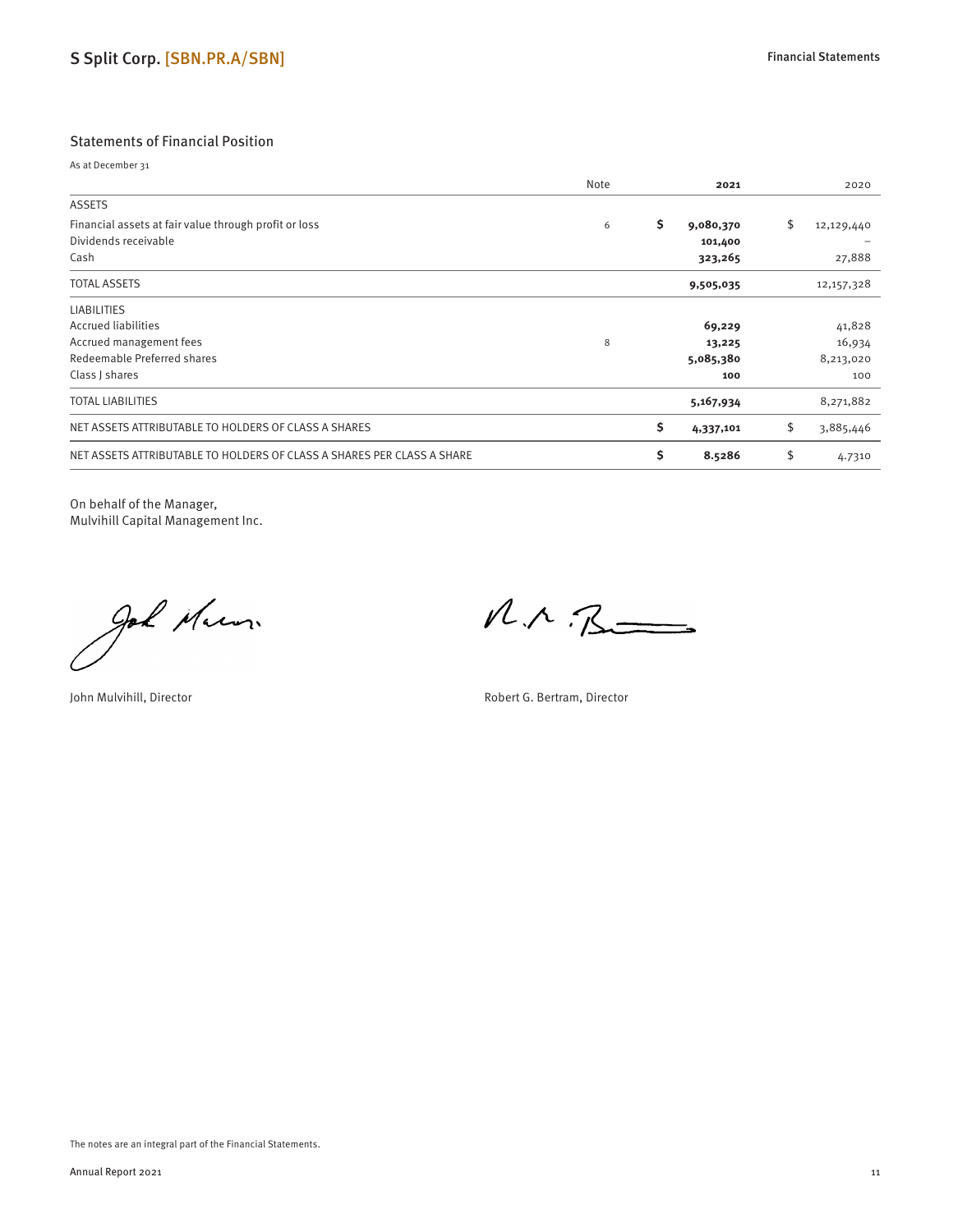# Statements of Comprehensive Income

Years ended December 31

|                                                                                          | Note           | 2021            | 2020              |
|------------------------------------------------------------------------------------------|----------------|-----------------|-------------------|
| <b>INCOME</b>                                                                            |                |                 |                   |
| Dividend income                                                                          |                | \$<br>721,500   | \$<br>685,260     |
| Interest income                                                                          |                |                 | 153               |
| Net realized gain/(loss) on investments at fair value through profit or loss             |                | 1,322,329       | (1,437,660)       |
| Net realized gain/(loss) on options at fair value through profit or loss                 |                | (37, 207)       | 221,048           |
| Net change in unrealized gain/(loss) on investments at fair value through profit or loss |                | 1,565,878       | (13,057)          |
| TOTAL INCOME/(LOSS), NET                                                                 |                | 3,572,500       | (544, 256)        |
| <b>EXPENSES</b>                                                                          |                |                 |                   |
| Management fees                                                                          | 8              | 217,458         | 190,739           |
| Service fees                                                                             |                | 7,047           |                   |
| Administrative and other expenses                                                        |                | 116,467         | 71,068            |
| <b>Transaction fees</b>                                                                  | 9              | 2,960           | 9,387             |
| Custodian fees                                                                           |                | 32,803          | 32,207            |
| Audit fees                                                                               |                | 31,330          | 31,330            |
| Director fees                                                                            | 8              | 19,200          | 19,200            |
| Independent review committee fees                                                        | 8              | 11,866          | 8,333             |
| Legal fees                                                                               |                | 1,992           | 1,409             |
| Shareholder reporting costs                                                              |                | 15,056          | 14,642            |
| Harmonized sales tax                                                                     |                | 42,889          | 36,004            |
| <b>TOTAL EXPENSES</b>                                                                    |                | 499,068         | 414,319           |
| OPERATING PROFIT/(LOSS)                                                                  |                | 3,073,432       | (958, 575)        |
| Preferred share distributions                                                            | $\overline{7}$ | (417,500)       | (464, 149)        |
| INCREASE/(DECREASE) IN NET ASSETS ATTRIBUTABLE TO HOLDERS OF CLASS A SHARES              | 10             | \$<br>2,655,932 | \$<br>(1,422,724) |
| INCREASE/(DECREASE) IN NET ASSETS ATTRIBUTABLE TO HOLDERS OF CLASS A SHARES PER          |                |                 |                   |
| <b>CLASS A SHARE</b>                                                                     | 10             | \$<br>3.2957    | \$<br>(1.6047)    |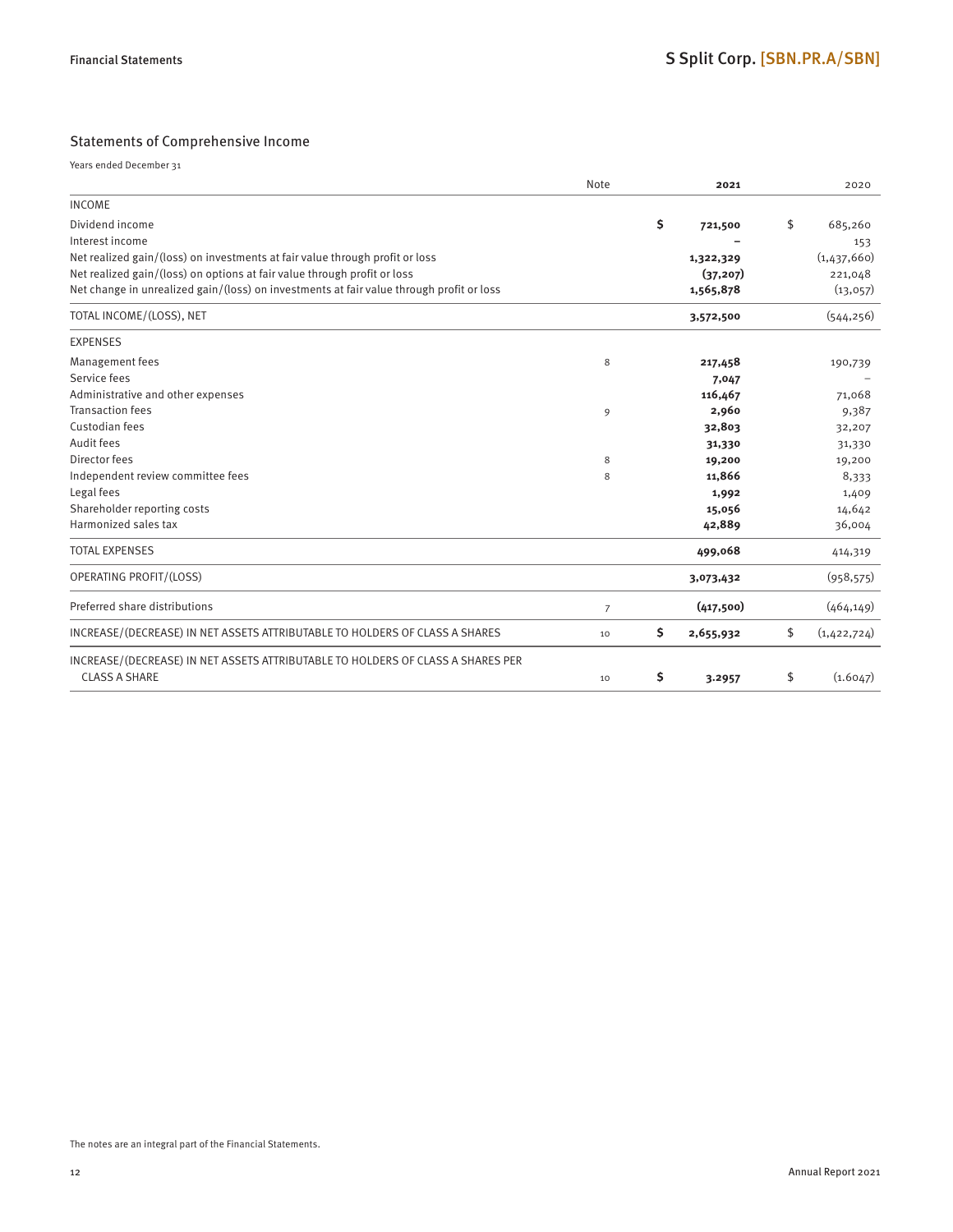# Statements of Changes in Net Assets Attributable to Holders of Class A Shares

Years ended December 31

|                                                                                 |    | 2021        |    | 2020        |
|---------------------------------------------------------------------------------|----|-------------|----|-------------|
| NET ASSETS ATTRIBUTABLE TO HOLDERS OF CLASS A SHARES, BEGINNING OF YEAR         | \$ | 3,885,446   | \$ | 5,549,393   |
| Increase/(Decrease) in Net Assets Attributable to Holders of Class A Shares     |    | 2,655,932   |    | (1,422,724) |
| <b>Class A Share Capital Transactions</b><br>Value for Class A shares redeemed  |    | (2,045,727) |    | (241, 223)  |
| <b>Class A Share Distributions</b>                                              |    |             |    |             |
| Non-taxable distributions                                                       |    | (158, 550)  |    |             |
| Changes in Net Assets Attributable to Holders of Class A Shares during the Year |    | 451,655     |    | (1,663,947) |
| NET ASSETS ATTRIBUTABLE TO HOLDERS OF CLASS A SHARES, END OF YEAR               | S  | 4,337,101   | S  | 3,885,446   |

# Statements of Cash Flows

Years ended December 31

|                                                                                          | 2021          | 2020          |
|------------------------------------------------------------------------------------------|---------------|---------------|
| CASH, BEGINNING OF YEAR                                                                  | \$<br>27,888  | \$<br>89,866  |
| <b>Cash Flows Provided By (Used In) Operating Activities</b>                             |               |               |
| <b>Operating Profit/(Loss)</b>                                                           | 3,073,432     | (958, 575)    |
| Adjustments to Reconcile Net Cash Provided By (Used In) Operating Activities             |               |               |
| Net realized (gain)/loss on investments at fair value through profit or loss             | (1,322,329)   | 1,437,660     |
| Net realized (gain)/loss on options at fair value through profit or loss                 | 37,207        | (221,048)     |
| Net change in unrealized (gain)/loss on investments at fair value through profit or loss | (1, 565, 878) | 13,057        |
| Increase in dividends receivable                                                         | (101, 400)    |               |
| Increase/(decrease) in accrued liabilities and accrued management fees                   | 23,692        | (11, 536)     |
| Purchase of investment securities                                                        | (1,879,264)   | (5,616,151)   |
| Proceeds from disposition of investment securities                                       | 7,779,334     | 6,684,987     |
|                                                                                          | 2,971,362     | 2,286,969     |
| <b>Cash Flows Used In Financing Activities</b>                                           |               |               |
| Preferred share distributions                                                            | (417,500)     | (464, 149)    |
| Class A share distributions                                                              | (158, 550)    |               |
| Preferred share redemptions                                                              | (3, 127, 640) | (685,000)     |
| Class A share redemptions                                                                | (2,045,727)   | (241, 223)    |
|                                                                                          | (5,749,417)   | (1,390,372)   |
| Net Increase/(Decrease) in Cash during the Year                                          | 295,377       | (61, 978)     |
| CASH, END OF YEAR                                                                        | \$<br>323,265 | \$<br>27,888  |
|                                                                                          |               |               |
| Dividends received                                                                       | \$<br>620,100 | \$<br>685,260 |
| Interest received                                                                        | \$            | \$<br>153     |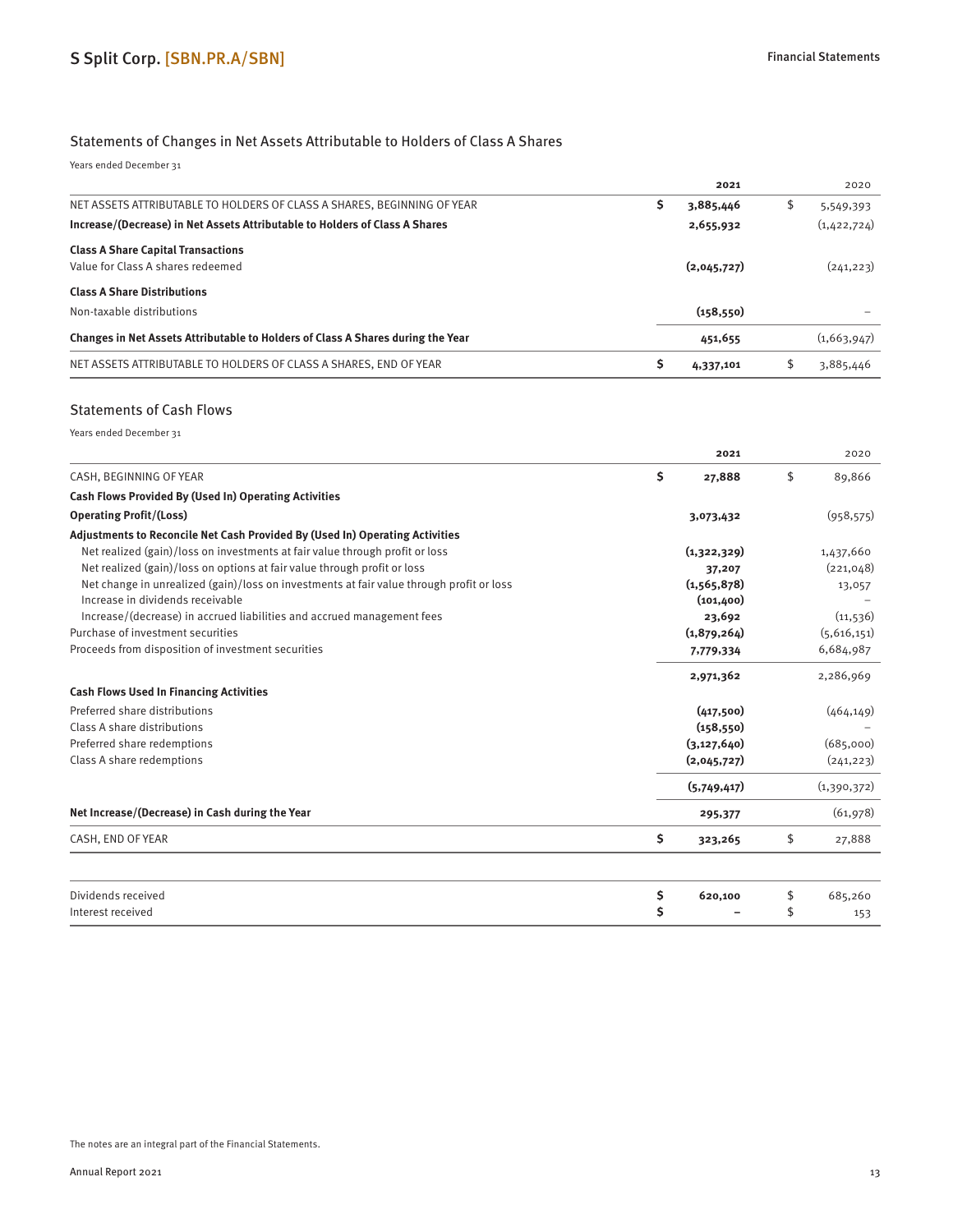# Schedule of Investments

As at December 31, 2021

|                                                           | Number of<br><b>Shares</b> | <b>Average Cost</b> | Fair<br>Value   | % of Net Assets<br><b>Attributable</b><br>to Holders of<br><b>Class A Shares</b><br>and Redeemable<br><b>Preferred Shares</b> |
|-----------------------------------------------------------|----------------------------|---------------------|-----------------|-------------------------------------------------------------------------------------------------------------------------------|
| <b>INVESTMENTS</b>                                        |                            |                     |                 |                                                                                                                               |
| <b>Canadian Common Shares</b>                             |                            |                     |                 |                                                                                                                               |
| <b>Financials</b>                                         |                            |                     |                 |                                                                                                                               |
| The Bank of Nova Scotia                                   | 101,400                    | \$<br>6,688,660     | \$<br>9,080,370 | 96.4 %                                                                                                                        |
| <b>Total Canadian Common Shares</b>                       |                            | \$<br>6,688,660     | \$<br>9,080,370 | 96.4 %                                                                                                                        |
| Adjustment for transaction fees                           |                            | (4,034)             |                 |                                                                                                                               |
| <b>TOTAL INVESTMENTS</b>                                  |                            | \$<br>6,684,626     | \$<br>9,080,370 | 96.4 %                                                                                                                        |
| <b>OTHER NET ASSETS</b>                                   |                            |                     | 342,111         | 3.6%                                                                                                                          |
| NET ASSETS ATTRIBUATABLE TO HOLDERS OF CLASS A SHARES AND |                            |                     |                 |                                                                                                                               |
| REDEEMABLE PREFERRED SHARES                               |                            |                     | \$<br>9,422,481 | 100.0 %                                                                                                                       |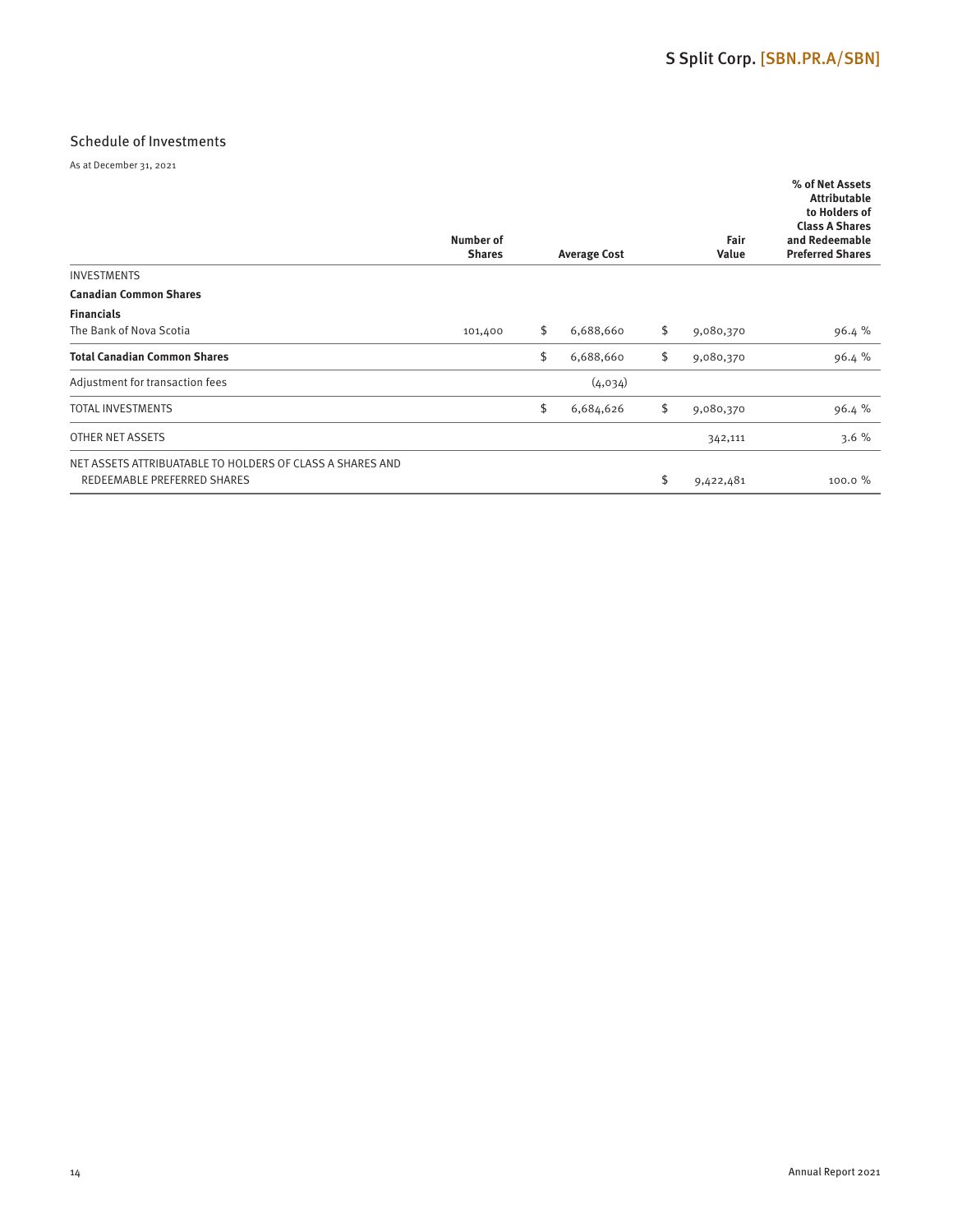#### 1. Corporate Information

S Split Corp. (the "Fund") is a mutual fund corporation established under the laws of the Province of Ontario on January 26, 2007. The Fund began operations on May 17, 2007. The address of the Fund's registered office is 121 King Street West, Suite 2600, Toronto, Ontario.

On January 1, 2022, Strathbridge Asset Management Inc. announced a name change back to Mulvihill Capital Management Inc. ("Mulvihill"). Mulvihill is the Manager as well as the Investment Manager of the Fund. RBC Investor Services Trust is the Custodian of the Fund.

The Fund is a split share corporation designed to provide Preferred shareholders with fixed cumulative preferential monthly distributions of 5.25 percent per annum, and the Class A shareholders with monthly distributions targeted to be 6.0 percent per annum on the net asset value of the Fund and return the original issue price of both classes on the termination date of the Fund. The shares are listed on the Toronto Stock Exchange under the ticker symbols SBN.PR.A for the Preferred shares and SBN for the Class A shares. A Unit of the Fund consists of one Preferred share and one Class A share.

The Fund invests in common shares of The Bank of Nova Scotia ("BNS") and may also invest up to 10 percent of its net assets to purchase call options in respect of securities in which the Fund is permitted to invest.

The Fund employs an active covered call strategy to enhance the income generated by the BNS shares and to reduce volatility. In addition, the Fund may write cash covered put options in respect of securities in which it is permitted to invest.

The strategy is a quantitative, technical based methodology that identifies appropriate times to write and/or close out option positions compared to writing continuously and rolling options every thirty days. This proprietary process has been developed over many years through various market cycles. The Manager believes the primary benefit to investors is to maximize the total return of the particular portfolio while reducing the level of volatility of the portfolio, thereby increasing the risk-adjusted return.

These financial statements were approved by the Board of Directors on March 3, 2022.

#### 2. Basis of Presentation

The annual financial statements for the Fund have been prepared in compliance with International Financial Reporting Standards ("IFRS") as adopted by the International Accounting Standards Board.

#### 3. Summary of Significant Accounting Policies

#### Functional and Presentation Currency

Items included in the financial statements of the Fund are measured in the currency of the primary economic environment in which the Fund operates (the "functional currency"). Based on the guidance provided in International Accounting Standard ("IAS") 21, the Manager has determined that the functional currency is Canadian dollars. The financial statements of the Fund are presented in Canadian dollars which is the Fund's presentation currency.

#### Financial Instruments

IFRS 9 Financial Instruments ("IFRS 9") requires assets to be carried at amortized cost or fair value, with changes in fair value recognized in profit and loss or other comprehensive income, based on the entity's business model for managing financial assets and the contractual cash flow characteristics of the financial assets.

### Financial Assets and Financial Liabilities at Fair Value Through Profit or Loss

## Classification

#### Financial Assets

The Fund classifies its investments in equity securities based on its business model for managing those financial assets and the contractual cash flow characteristics of the financial assets.

These financial assets are managed and their performance is evaluated on a fair value basis. The Fund also manages these financial assets with the objective of realizing cash flows through sales. Further, an option to irrevocably designate any equity securities at fair value through other comprehensive income ("FVOCI") has not been taken.

Consequently, these financial assets are mandatorily measured at FVTPL.

#### Held for Trading

Financial assets or financial liabilities held for trading are those acquired or incurred principally for the purpose of selling or repurchasing in the near future or on initial recognition they are a part of a portfolio of identified financial instruments that the Fund manages together and has a recent actual pattern of short term profit-taking.

All derivatives are included in this category and mandatorily measured at FVTPL.

The Fund does not apply general hedge accounting to any of its derivatives positions.

## Financial Assets and Financial Liabilities at Amortized Cost

The financial assets and liabilities measured at amortized cost may include cash, dividends receivable, due from brokers – investments, due to brokers – investments, accrued liabilities, accrued management fees, redemptions payable, Redeemable Preferred shares, Class J shares and the Fund's obligation for net assets attributable to holders of Class A shares.

IFRS 9 requires the expected credit loss model ("ECL") as the impairment model for financial assets carried at amortized cost. At each reporting date, the Fund measures the loss allowance on cash collateral held, amounts due from broker, accrued income and other short-term receivables at an amount equal to the lifetime expected credit losses if the credit risk has increased significantly since initial recognition. If, at the reporting date, the credit risk has not increased significantly since initial recognition, the Fund measures the loss allowance at an amount equal to the 12 month expected credit losses. Given the short-term nature of the receivables and the high credit quality, the Fund has determined that the expected credit loss allowances are not material.

#### Fair Value Measurement

Fair value is the price that would be received to sell an asset or paid to transfer a liability in an orderly transaction between market participants at the measurement date. The fair value of financial assets and liabilities traded in active markets are based on quoted market prices at the close of trading on the reporting date. The Fund uses the last traded market price as its valuation input for financial assets and liabilities if the last traded price falls within the bid-ask spread. In other circumstances where the last traded price is not within the bid-ask spread, the Manager determines the point within the bid-ask spread that is most representative of fair value for financial reporting purposes.

The fair value of financial assets and liabilities that are not traded in an active market is determined by valuation techniques as described in Note 4.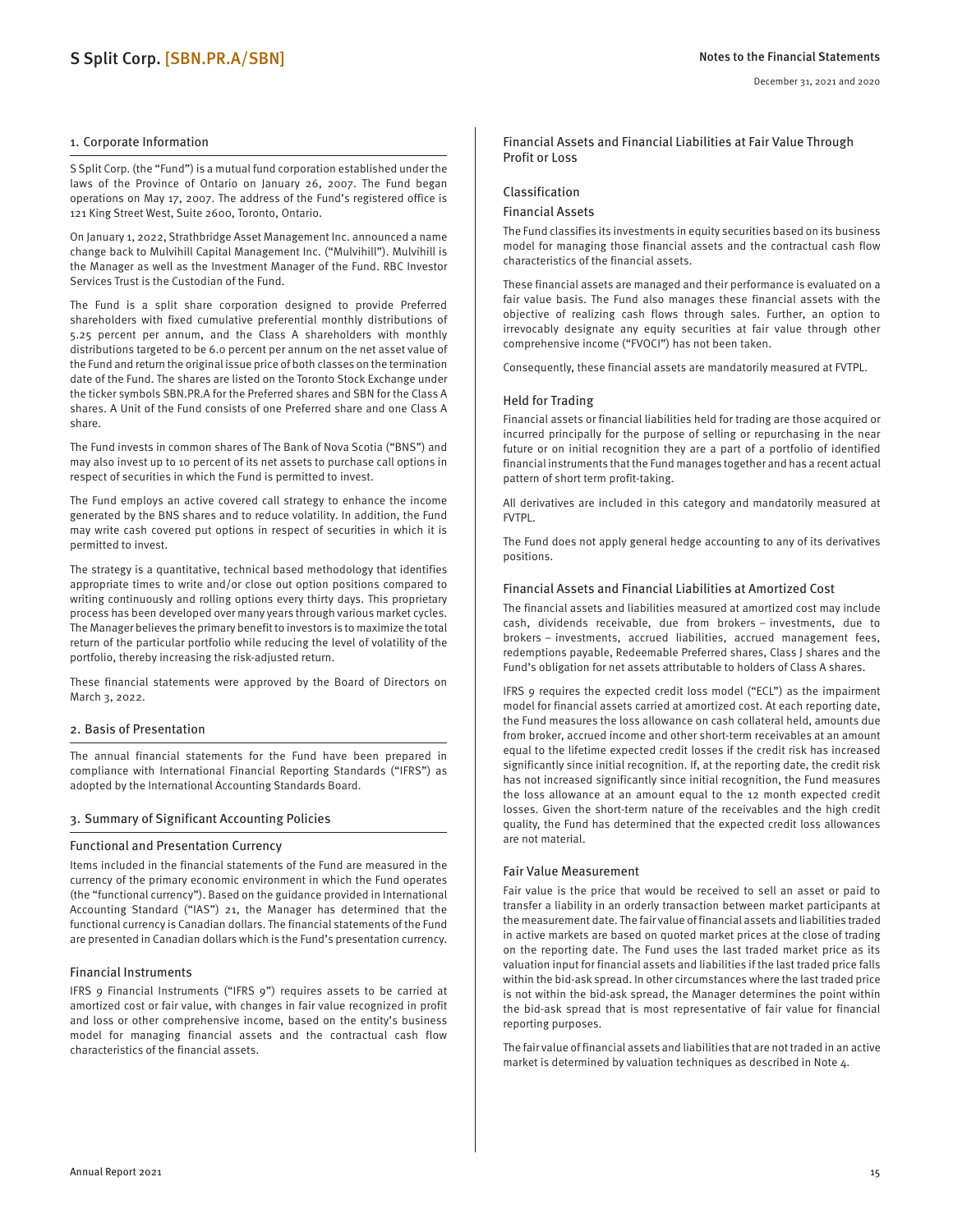December 31, 2021 and 2020

## Investment Transactions and Income

Investment transactions are accounted for on a trade date basis. Net realized gain/(loss) on investments at fair value through profit or loss and net change in unrealized gain/(loss) on investments at fair value through profit or loss are determined on an average cost basis. Realized gains and losses related to options are included in net realized gain/(loss) on options at fair value through profit or loss. Realized gains and losses relating to written options may arise from:

- (i) Expiration of written options whereby realized gains are equivalent to the premium received,
- (ii) Exercise of written covered call options whereby realized gains or losses are equivalent to the premium received in addition to the realized gain or loss from disposition of the related investments at the exercise price of the option, and
- (iii) Closing of written options whereby realized gains or losses are equivalent to the cost of purchasing options to close the positions, net of any premium received.

Realized gains and losses relating to purchased put options may arise from:

- Expiration of purchased put options whereby realized losses are equivalent to the premium paid,
- (ii) Exercise of purchased put options whereby realized gains or losses are equivalent to the realized gain or loss from disposition of the related investments at the exercise price of the option less the premium paid, and
- (iii) Sale of purchased put options whereby realized gains or losses are equivalent to the sale proceeds, net of any premium paid.

Option premiums received are reflected as deferred credits in investments so long as the options are outstanding. Any difference resulting from revaluation is included in the net change in unrealized gain/(loss) on investments at fair value through profit or loss. The premiums received on written put options that are exercised are included in the cost of the security purchased.

Dividend income is recorded on the ex-dividend date.

Interest income is measured using the effective interest method and recorded on a daily basis.

#### Short-Term Investments

Short-term investments are held for investment purposes and consist primarily of money market instruments with original maturities of 90 days or less.

#### Class A and Class J Shares

IAS 32, Financial Instruments: Presentation ("IAS 32") requires that the Class A and Class J shares (which are puttable instruments) be classified as financial liabilities unless all the criteria outlined in IAS 32 paragraph 16A are met. The Fund's Class A and Class J shares do not meet the definition of IAS 32 paragraph 16A to be classified as equity.

#### Increase/(Decrease) in Net Assets Attributable to Holders of Class A Shares per Class A Share

The increase/(decrease) in net assets attributable to holders of Class A shares per Class A share is calculated by dividing the increase/ (decrease) in net assets attributable to holders of Class A shares by the weighted average number of Class A shares outstanding during the year. Please refer to Note 10 for the calculation.

#### Taxation

The Fund is a "mutual fund corporation" as defined in the Income Tax Act (Canada) (the "Act") and is subject to tax in respect of its net realized capital gains. This tax is refundable in certain circumstances. Also, the Fund is generally subject to a tax of 38<sup>1</sup>/<sub>3</sub> percent under Part IV of the Act on taxable

dividends received in the year. This tax is fully refundable upon payment of sufficient dividends. The Fund is also subject to tax on the amount of its interest and foreign dividend income that is not offset by operating expenses and share issue expenses.

The Fund is also a "financial intermediary corporation" as defined in the Act and, as such, is not subject to tax under Part IV.1 of the Act on dividends received nor is it generally liable to tax under Part VI.1 on dividends paid on taxable preferred shares.

## IAS 7 Statement of Cash Flows

IAS 7 Statement of Cash Flows ("IAS 7") requires disclosures related to changes in liabilities arising from financing activities for annual periods beginning on or after January 1, 2017. Class A shares issued by the Fund are classified as financial liabilities in accordance with IAS 32, as they do not meet the definition of puttable instruments to be classified as equity in accordance with IAS 32 for financial reporting purposes.

A reconciliation between the opening and closing balances of the Class A shares of the Fund is presented in the Statement of Changes in Net Assets Attributable to Holders of Class A Shares, including changes from cash flows and non-cash changes. Further, a reconciliation between the opening and closing balances of the Redeemable Preferred shares of the Fund is presented below, including changes from cash flows and non-cash changes.

|                                                | Jan. 1,<br>2021 | Cash<br>Changes<br>Cash<br>Redemptions | Non-Cash<br>Changes | Dec. 31,<br>2021 |
|------------------------------------------------|-----------------|----------------------------------------|---------------------|------------------|
| Redeemable Preferred<br>Shares (Note 7)        | \$8,213,020     | (3, 127, 640)                          |                     | \$5,085,380      |
|                                                | Jan. 1,<br>2020 | Cash<br>Changes<br>Cash<br>Redemptions | Non-Cash<br>Changes | Dec. 31,<br>2020 |
| <b>Redeemable Preferred</b><br>Shares (Note 7) | \$8,898,020     | (685,000)                              |                     | \$8,213,020      |

#### 4. Critical Accounting Estimates and Judgments

The preparation of financial statements requires the Manager to use judgment in applying accounting policies and to make estimates and assumptions about the future. The resulting accounting estimates will, by definition, seldom equal the related actual results. The following discusses the most significant accounting judgments and estimates that the Fund has made in preparing the financial statements.

The Fund may, from time to time, hold financial instruments that are not quoted in active markets. Fair values of such instruments are determined by using valuation models and techniques generally recognized as standard within the investment industry. These valuation methods use observable data as practicable as possible. Observable market data are readily available and supplied by independent sources actively involved in the relevant market. However, areas such as credit risk (both own and counterparty) and its correlations require the Manager to make estimates. Significant changes in assumptions about these factors could adversely affect the reported fair values of financial instruments. Please refer to Note 6 for a further analysis of risks associated with financial instruments.

#### 5. Capital Disclosures

IAS 1, Presentation of Financial Statements ("IAS 1"), requires the disclosure of: (i) an entity's objectives, policies and processes for managing capital; (ii) quantitative data and qualitative information about what the entity regards as capital; (iii) whether the entity has complied with any capital requirements; and (iv) if it has not complied, the consequences of such noncompliance. The Fund's objectives, policies and processes are described in Note 1, information on the Fund's shares is described in Note 7 and the Fund does not have any externally imposed capital requirements.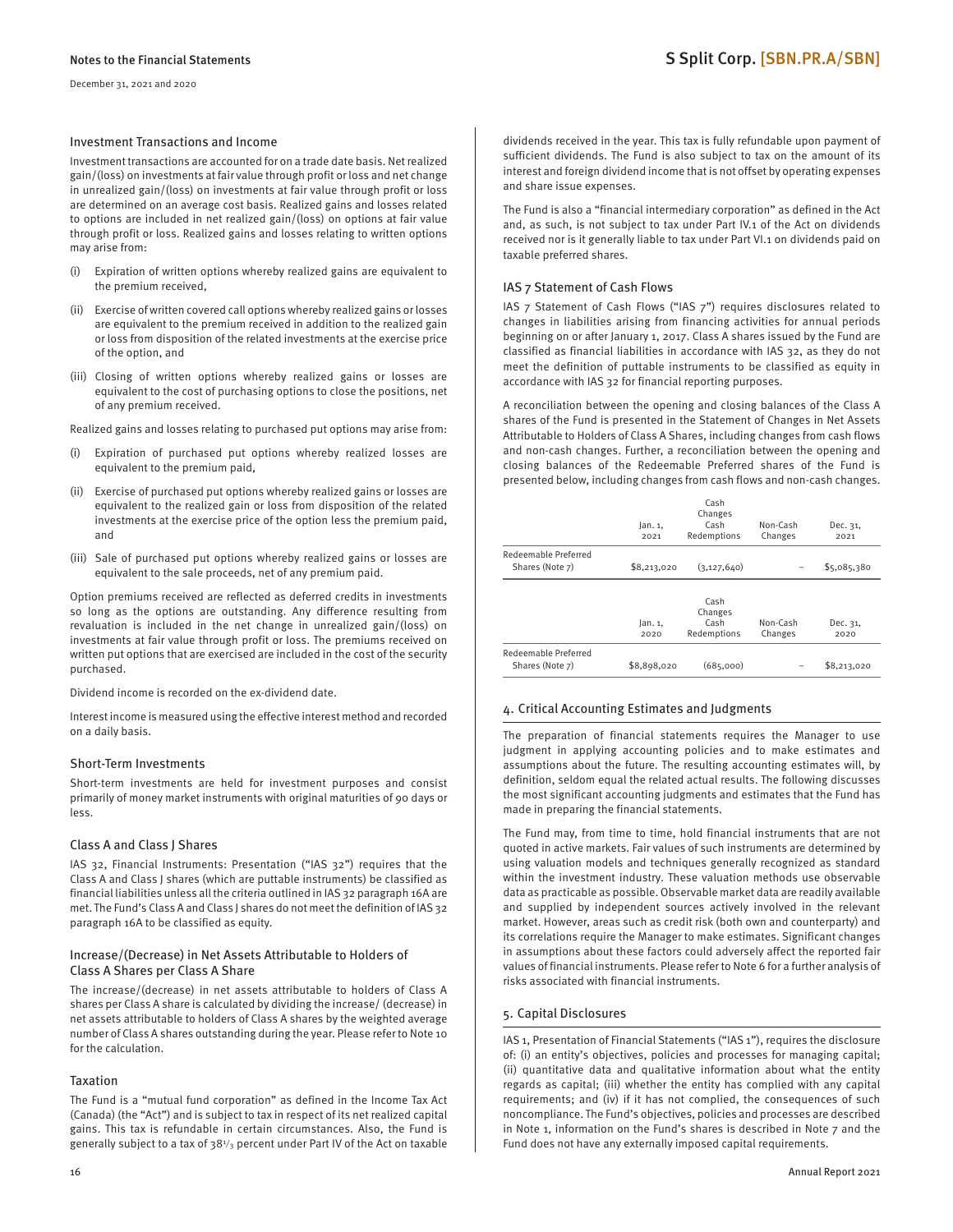#### 6. Risks Associated with Financial Instruments

The Fund is exposed to various types of risks that are associated with its investment strategies, financial instruments and markets in which the Fund invests. The most important risks include credit risk, liquidity risk, market risk (including interest rate risk, and price risk), concentration risk and capital risk management.

#### Credit Risk

The Fund is subject to the credit risk that its counterparty (whether a clearing corporation, in the case of exchange-traded instruments, or other third party, in the case of over-the-counter instruments) may be unable to meet its obligations. The Fund manages these risks through the use of various risk limits and trading strategies.

The Fund measures credit risk and lifetime ECLs related to the receivables using historical analysis and forward-looking information in determining the ECL.

The Fund is also exposed to counterparty credit risk on derivative financial instruments. The counterparty credit risk for derivative financial instruments is managed by dealing with counterparties that have a credit rating that is not below the level of approved credit ratings as set out in National Instrument 81-102. During the years ended December 31, 2021 and 2020, the counterparties to the Fund's derivative financial instruments had a credit rating of A-1 or higher from Standard & Poor's Ratings Services.

The Fund's derivative instruments are subject to offsetting, enforceable netting arrangements and similar agreements. The Fund and its counterparty have elected to settle all transactions on a gross basis; however, each party has the option to settle all open contracts on a net basis in the event of default of the other party. All outstanding derivatives have been presented on a gross basis on the Statement of Financial Position as derivative assets or derivative liabilities, as they do not meet the criteria for offsetting in IAS 32 paragraph 42.

#### Liquidity Risk

Liquidity risk is the possibility that investments in the Fund cannot be readily converted into cash when required. To manage this risk, the Fund invests the majority of its assets in investments that are traded in an active market and which can be easily disposed. In addition, the Fund aims to retain sufficient cash and short-term investments to maintain liquidity and to meet its obligations when due.

Cash is required to fund redemptions. Shareholders must surrender shares at least 10 business days prior to the last day of the month and receive payment on or before 15 calendar days following the month end valuation date. Therefore the Fund has a maximum of 25 business days to generate sufficient cash to fund redemptions mitigating liquidity issues.

The amounts in the table are the contractual undiscounted cash flows:

|                             | As at December 31, 2021<br><b>Financial Liabilities</b> |            |            |    |           |
|-----------------------------|---------------------------------------------------------|------------|------------|----|-----------|
|                             | On Demand                                               |            | < 3 months |    | Total     |
| <b>Accrued liabilities</b>  | \$                                                      | \$         | 69,229     | \$ | 69,229    |
| Accrued management fees     |                                                         |            | 13,225     |    | 13,225    |
| Redeemable Preferred shares | 5,085,380                                               |            |            |    | 5,085,380 |
| Class J shares              | 100                                                     |            |            |    | 100       |
| Class A shares              | 4,337,101                                               |            |            |    | 4,337,101 |
|                             | \$<br>9,422,581                                         | \$         | 82,454     | \$ | 9,505,035 |
|                             | As at December 31, 2020<br><b>Financial Liabilities</b> |            |            |    |           |
|                             | On Demand                                               | < 3 months |            |    | Total     |
| <b>Accrued liabilities</b>  | \$                                                      | \$         | 41,828     | \$ | 41,828    |
| Accrued management fees     |                                                         |            | 16,934     |    | 16,934    |
| Redeemable Preferred shares | 8,213,020                                               |            |            |    | 8,213,020 |
| Class J shares              | 100                                                     |            |            |    | 100       |
| Class A shares              | 3,885,446                                               |            |            |    | 3,885,446 |

\$ 12,098,566 \$ 58,762 \$ 12,157,328

Redeemable Preferred shares are redeemable on demand at the holder's option. However, the Manager does not expect that the contractual maturity disclosed above will be representative of the actual cash flows, as holders of these instruments typically retain them for a longer period or to the Termination Date of November 30, 2021.

#### Market Risk

The Fund's investments are subject to market risk which is the risk that the fair value or future cash flows of a financial instrument will fluctuate because of changes in the market prices. The following include sensitivity analyses that show how the net assets attributable to holders of Class A shares would have been affected by a reasonably possible change in the relevant risk variable at each reporting date. In practice, the actual results may differ and the differences could be material.

#### (a) Interest Rate Risk

Interest rate risk is the risk that changes in interest rates will adversely affect the fair value of a financial instrument. The financial instruments which potentially expose the Fund to interest rate risk are the short-term fixed income securities. The Fund has minimal sensitivity to changes in rates since securities are usually held to maturity and are short-term in nature.

#### (b) Price Risk

Price risk is the risk that the value of financial instruments will fluctuate as a result of changes in market prices (other than those arising from interest rate risk), whether caused by factors specific to an individual investment, its issuer, or all factors affecting all instruments traded in a market or segment. The Fund's most significant exposure to price risk arises from its investments in equity securities. Net assets per Unit varies as the value of the securities in the Fund varies. The Fund has no control over the factors that affect the value of the securities in the Fund, including factors that affect all the companies in the financial services industry.

The Fund's price risk is managed by taking a long-term perspective and utilizing an option writing program, as well as by the use of purchased put options. Approximately 96 percent (2020 – 100 percent) of the Fund's net assets attributable to holders of Class A shares, excluding Redeemable Preferred Share liability, held at December 31, 2021 were publicly traded equities. If equity prices on the exchange increased or decreased by 5 percent as at December 31, 2021, the net assets attributable to holders of Class A shares, excluding Redeemable Preferred Share liability, would have increased or decreased by \$0.5 million (2020 – \$0.6 million) respectively or 4.8 percent (2020 – 5.0 percent) of the net assets attributable to holders of Class A shares, excluding Redeemable Preferred Share liability, with all other factors remaining constant. In practice, actual trading results may differ and the difference could be material.

The Manager believes that a portfolio that is subject to covered call option writing or purchased put options should provide a degree of protection against falling share prices in a downward trending market.

#### Concentration Risk

Concentration risk arises as a result of the concentration of exposures with the same category, whether it is geographical location, product type, industry sector or counterparty type. The following is a summary of the Fund's concentration risk:

|            | Dec. 31,<br>2021 | Dec. 31,<br>2020 |
|------------|------------------|------------------|
| Financials | 100.0%           | 100.0%           |

#### Capital Risk Management

Class A shares may be surrendered at any time for retraction but will be retracted only on a monthly valuation date. Holders of Class A shares whose shares are surrendered for retraction will be entitled to receive a retraction price per Class A share (the "Class A share Retraction Price") equal to 95 percent of the lesser of (a) the difference between (i) the NAV per Unit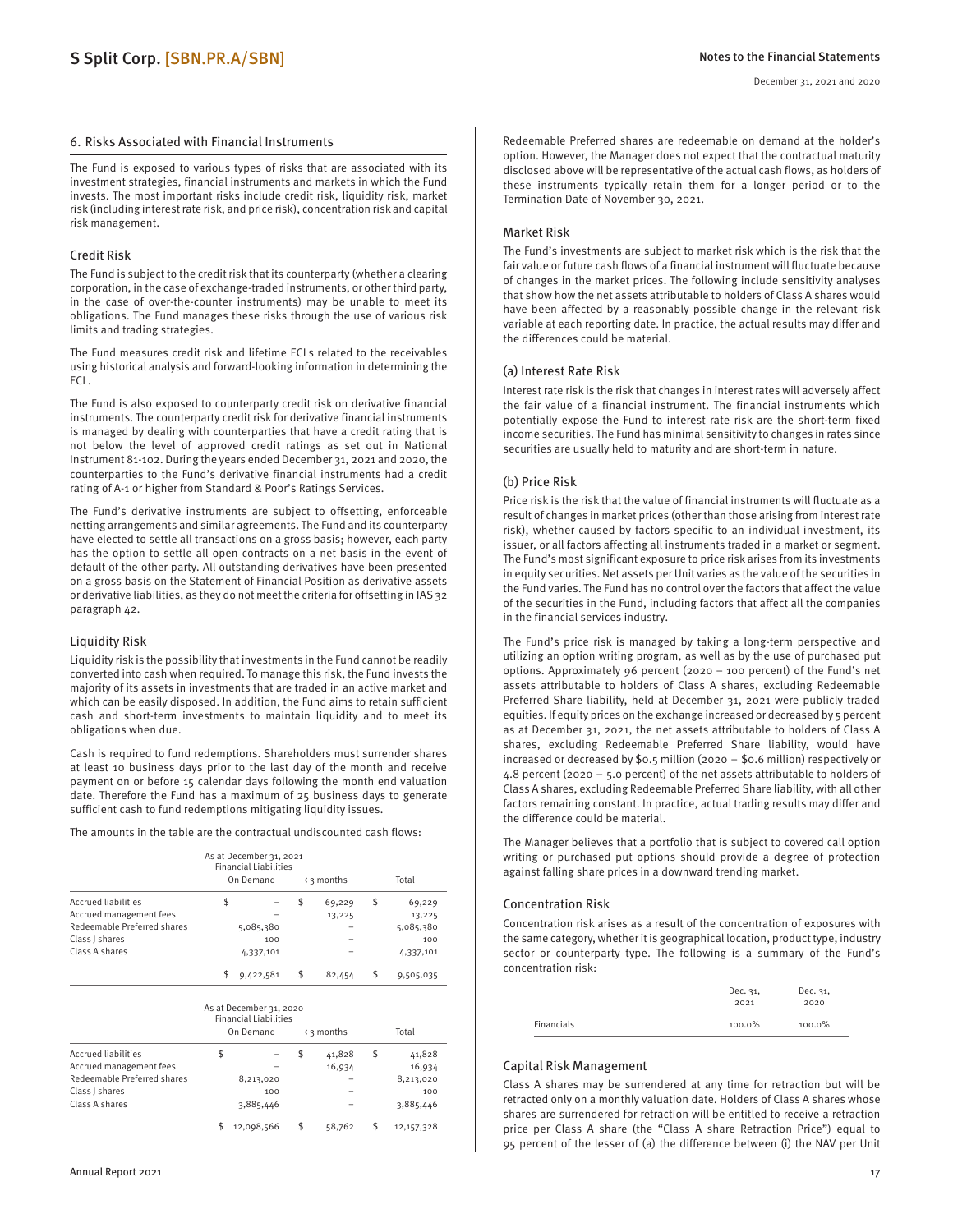determined as of the relevant valuation date and (ii) the cost to the Fund of purchasing a Preferred share in the market for cancellation; and (b) the difference between (i) the Unit Market Price (as defined below) and (ii) the cost to the Fund of purchasing a Preferred share in the market for cancellation. The cost of the purchase of a Preferred share will include the purchase price of the Preferred share, commission and such other costs, if any, related to the liquidation of any portion of the Fund's portfolio required to fund such purchase. If the NAV per Unit is less than \$10.00, the Class A share Retraction Price will be nil.

The "Unit Market Price" means the sum of the Class A Market Price and the Preferred Market Price.

The "Class A Market Price" means the weighted average trading price of the Class A shares, on the stock exchange on which the Class A shares are listed, for the 10 trading days immediately preceding the applicable valuation date.

The "Preferred Market Price" means the weighted average trading price of the Preferred shares, on the stock exchange on which the Preferred shares are listed, for the 10 trading days immediately preceding the applicable valuation date.

Holders of Class A shares also have an annual retraction right under which they may concurrently retract an equal number of Class A shares and Preferred shares on the June valuation date of each year. The price paid by the Fund for such a concurrent retraction will be equal to the NAV per Unit on that date.

Redeemable Preferred shares may be surrendered at any time for retraction, but will be retracted only on the monthly valuation date. Holders of Preferred shares whose shares are surrendered for retraction will be entitled to receive a retraction price per Preferred share equal to 95 percent of the lesser of (a) the NAV per Unit determined as of the relevant valuation date less the cost to the Fund of the purchase of a Class A share in the market for cancellation; (b) the Unit Market Price less the cost to the Fund of purchasing a Class A share in the market for cancellation; and (c) \$10.00. The cost of the purchase of a Class A share will include the purchase price of the Class A share, commission and such other costs, if any, related to the liquidation of any portion of the Portfolio to fund the purchase of the Class A share. Redeemable Preferred shares also have an annual retraction right under which a shareholder may concurrently retract one Redeemable Preferred share and one Class A share on the June month-end valuation date. The price paid will be equal to the NAV per Unit.

#### Fair Value Measurement

The Fund classifies fair value of measurement within a hierarchy which gives the highest priority to unadjusted quoted prices in active markets for identical assets or liabilities (Level 1) and the lowest priority to unobservable inputs (Level 3). The three levels of the fair value hierarchy are:

- Level 1: Quoted prices (unadjusted) in active markets for identical assets or liabilities,
- Level 2: Inputs, other than quoted prices in Level 1, that are observable for the asset or liability, either directly (i.e. as prices) or indirectly (i.e. derived from prices), and
- Level 3: Inputs that are based on unobservable market data.

The classification of an item into the above levels is based on the lowest level of the inputs used that has a significant effect on the fair value measurement of the item. Transfers of items between levels are recognized in the period they occur. The following table illustrates the classification of the Fund's assets and liabilities measured at fair value within the fair value hierarchy as at December 31, 2021 and 2020.

| As at December 31, 2021                                           |                 |         |         |              |  |
|-------------------------------------------------------------------|-----------------|---------|---------|--------------|--|
|                                                                   | Level 1         | Level 2 | Level 3 | Total        |  |
| Canadian Common Shares                                            | $$9,080,370$ \$ |         | - \$    | \$9,080,370  |  |
| As at December 31, 2020<br>Level 1<br>Level 2<br>Level 3<br>Total |                 |         |         |              |  |
| Canadian Common Shares                                            | \$12,129,440    | - \$    | - \$    | \$12,129,440 |  |

The carrying values of cash, dividends receivable, accrued liabilities, accrued management fees, Redeemable Preferred shares, Class J shares and the Fund's obligation for net assets attributable to Class A shares approximate their fair values due to their short-term nature.

#### (a) Equities

The Fund's equity positions are classified as Level 1 as equity securities are actively traded and a reliable quoted price is observable.

#### (b) Short-Term Investments

Short-term investments are valued at cost plus accrued interest which approximates fair value. The inputs are observable and therefore short-term investments are classified as Level 2.

#### (c) Derivative Assets and Liabilities

Derivative assets and liabilities consist of option contracts.

Listed options are classified as Level 1 as the security is traded in a recognized exchange and a reliable price is readily observable.

Fair value of over-the-counter options is determined using the Black-Scholes Model with observable market data as inputs. Over-the-counter option contracts, for which the credit risks are determined not to be significant to fair value, have been classified as Level 2.

There were no transfers between Level 1 and Level 2 and the Fund did not hold any financial instruments within Level 3 of the fair value hierarchy during 2021 and 2020.

#### 7. Shares

The Fund is authorized to issue an unlimited number of Class A shares, Preferred shares and Class J shares.

Preferred shares pay fixed cumulative preferential monthly cash distributions in the amount of \$0.04375 per Preferred share representing a yield on the original issue price of the Preferred shares of 5.25 percent per annum. Class A share distributions are calculated and paid monthly targeted to be 6.0 percent per annum of the net asset value of the Class A shares.

For the year ended December 31, 2021, cash distributions paid to Preferred shareholders were  $$417,500$  (2020 -  $$464,149$ ) representing a payment of \$0.53 (2020 – \$0.53) per Preferred share and cash distributions paid to Class A shareholders were \$158,550 (2020 – nil) representing a payment of \$0.21 (2020 – nil) per Class A share.

During the year ended December 31, 2021, 312,764 (2020 – 68,500) Units were redeemed with a total retraction value of \$5,173,367  $(2020 - $926, 223).$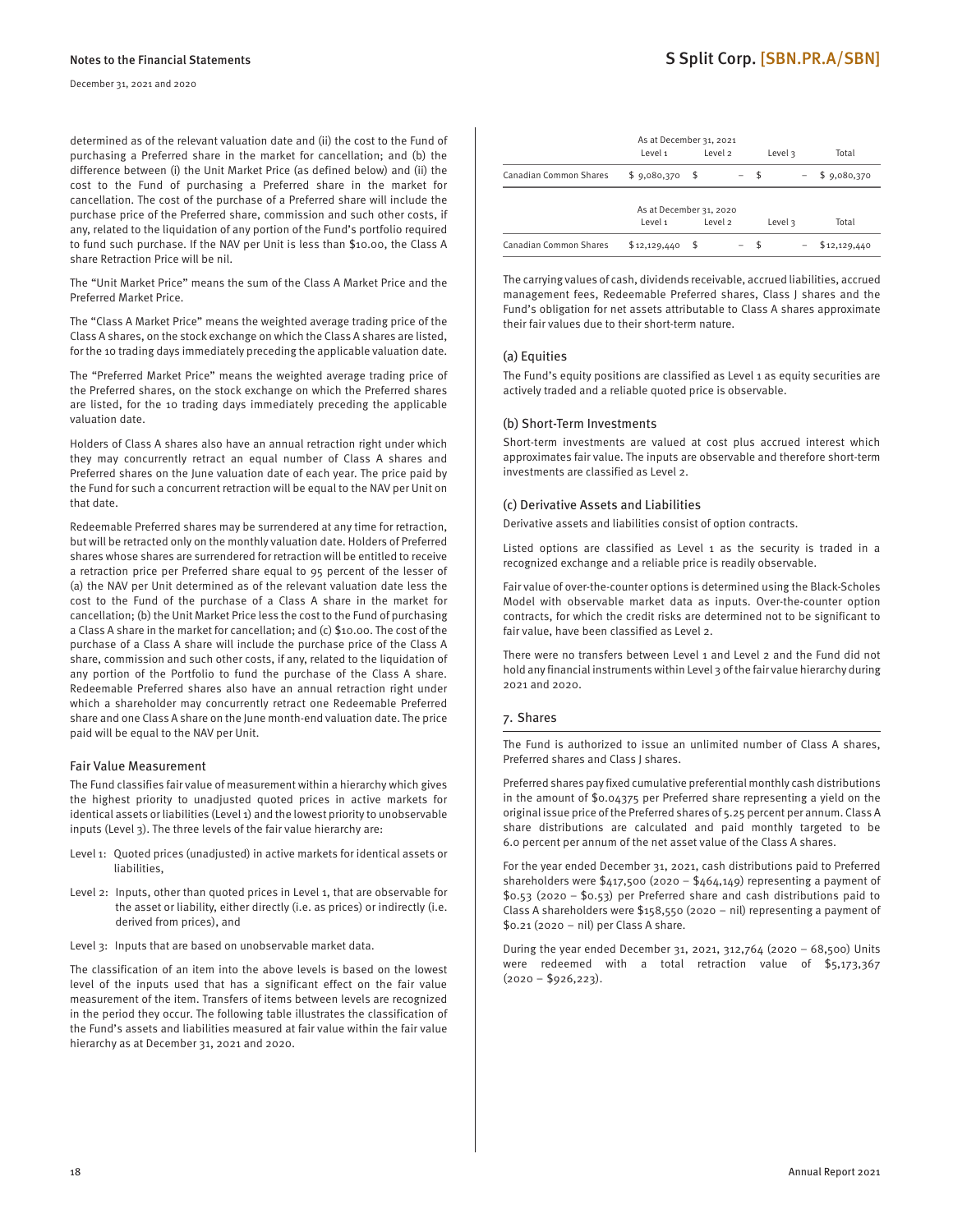During the years ended December 31, 2021 and 2020, share transactions are as follows:

|                                               | Dec. 31,<br>2021 | Dec. 31,<br>2020 |  |
|-----------------------------------------------|------------------|------------------|--|
| <b>Redeemable Preferred Shares</b>            |                  |                  |  |
| Shares outstanding, beginning of year         | 821,302          | 889,802          |  |
| Shares redeemed                               | (312,764)        | (68,500)         |  |
| Shares outstanding, end of year               | 508,538          | 821,302          |  |
| <b>Class A Shares</b>                         |                  |                  |  |
| Shares outstanding, beginning of year         | 821,302          | 889,802          |  |
| Shares redeemed                               | (312,764)        | (68,500)         |  |
| Shares outstanding, end of year               | 508,538          | 821,302          |  |
| <b>Class J Shares</b>                         |                  |                  |  |
| Shares outstanding, beginning and end of year | 100              | 100              |  |
|                                               |                  |                  |  |

#### 8. Related Party Transactions

Parties are considered to be related if one party has the ability to control the other party or exercise significant influence over the other party in making financial or operational decisions.

#### (a) Management Fees

Mulvihill, as Manager under the terms of the Management Agreement and as Investment Manager under terms of the Investment Management Agreement, receives fees payable at annual rates of 0.10 percent and 1.55 percent respectively of the Fund's net asset value, excluding the Redeemable Preferred Share liability, calculated and payable monthly, plus applicable taxes. The Fund is responsible for all ongoing custodian, manager, legal, accounting and audit fees as well as all other expenses incurred by the Custodian and Manager in the ordinary course of business relating to the Fund's operations. Total management fees for the year ended December 31, 2021 were \$217,458 (2020 – \$190,739) of which \$13,225 (2020 – \$16,934) was paid subsequent to year-end.

#### (b) Director Fees

Total director fees paid to the external members of the Board of Directors for the year ended December 31, 2021 were \$19,200 (2020 – \$19,200).

#### (c) Independent Review Committee Fees

Total remuneration paid to the external members of the Independent Review Committee for the year ended December 31, 2021 were \$11,866  $(2020 - $8,333)$ .

#### 9. Brokerage Commissions and Soft Dollars

The Manager may select brokerages who charge a commission in soft dollars if they determine in good faith that the commission is reasonable in relation to the order execution and research services utilized. The ascertainable soft dollar value received as a percentage of total transaction fees paid during the years ended December 31, 2021 and 2020 is disclosed below:

|                                      | Dec. 31,<br>2021 | Dec. 31,<br>2020<br>\$5,537 |  |
|--------------------------------------|------------------|-----------------------------|--|
| Soft Dollars                         | \$1,516          |                             |  |
| Percentage of Total Transaction Fees | 51.2%            | 59.0%                       |  |

#### 10. Increase/(Decrease) in Net Assets Attributable to Holders of Class A Shares per Class A Share

The increase/(decrease) in net assets attributable to holders of Class A shares per Class A share for the years ended December 31, 2021 and 2020 is calculated as follows:

|                                                                                                                                    | Dec. 31,<br>2021 |                           |    | Dec. 31,<br>2020 |  |
|------------------------------------------------------------------------------------------------------------------------------------|------------------|---------------------------|----|------------------|--|
| Increase/(Decrease) in Net Assets Attributable to<br><b>Holders of Class A Shares</b><br>Weighted Average Number of Class A Shares |                  | $$2,655,932$ $$1,422,724$ |    |                  |  |
| Outstanding during the Year                                                                                                        |                  | 805,878                   |    | 886.620          |  |
| Increase/(Decrease) in Net Assets Attributable to<br>Holders of Class A Shares per Class A Share                                   | \$               | 3.2957                    | \$ | (1.6047)         |  |

#### 11. Income Taxes

No amount is payable on account of income taxes in 2021 and 2020.

Accumulated non-capital losses of approximately \$0.1 million (2020 – \$0.1 million) and accumulated capital losses of approximately \$4.1 million (2020 – \$5.4 million) are available for utilization against net investment income and realized gains on sale of investments, respectively, in future years. The non-capital losses expire in 2041. The capital losses can be carried forward indefinitely.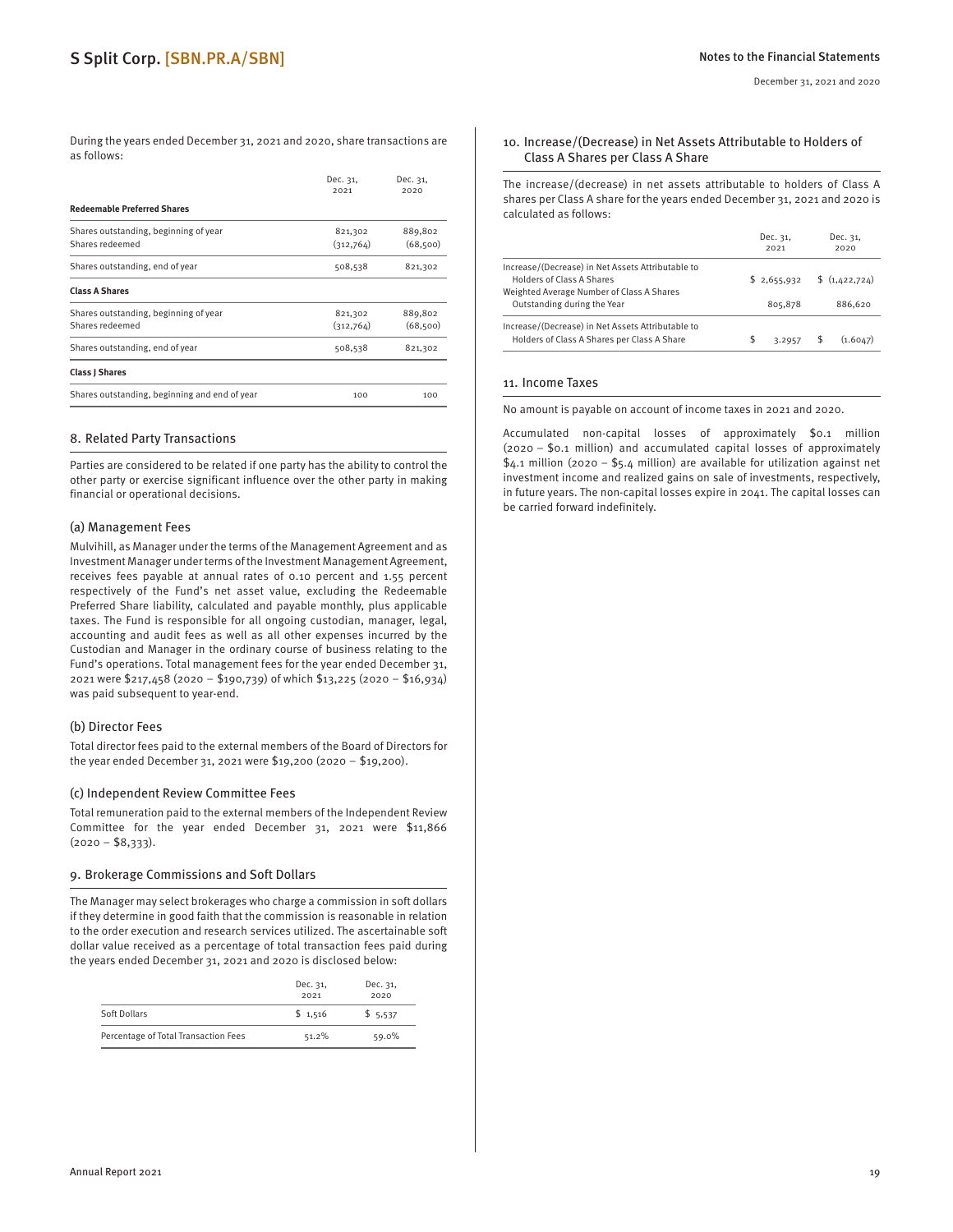# Statement of Corporate Governance Practices

The Board of Directors of the Fund is responsible for the overall stewardship of the Fund's business and affairs. The Fund has investment objectives and investment strategies that are set out in the prospectus of the Fund. The Fund's manager, Mulvihill Capital Management Inc. (the "Manager" or the "Investment Manager"), administers, either directly or indirectly through third party service organizations, every function associated with the operations of the Fund pursuant to a management agreement entered into at the time the Fund issued its shares to the public. Under this agreement the Manager is responsible for day to day operations of the Fund including the payment of distributions on its shares and attending to the retraction or redemption of its shares in accordance with their terms.

The Board consists of five directors, three of whom are independent of the Manager. The Board believes that the number of directors is appropriate for the Fund and only directors independent of the Fund are compensated. Amounts paid as compensation are reviewed for adequacy to ensure that they realistically reflect the responsibilities and risk involved in being an effective director. Individual directors may engage an outside advisor at the expense of the Fund in appropriate circumstances subject to the approval of the Board.

To assist the Board in its monitoring of the Fund's financial reporting and disclosure, the Board has an Audit Committee. The Audit Committee consists of three members, all of whom are independent of the Manager. The responsibilities of the Audit Committee include, but are not limited to, review of the annual financial statements and the annual audit performed by the independent auditor, and oversight of the Fund's compliance with tax and securities laws and regulations. The Audit Committee has direct communication channels with the independent auditor to discuss and review specific issues as appropriate.

The Board is responsible for developing the Fund's approach to governance issues and, together with the Investment Manager, has established a best practices governance procedure.

The Fund maintains an Investor Relations line (toll free: 1-800-725-7172 or email: info@mulvihill.com) and website (www.mulvihill.com) to respond to inquiries from shareholders.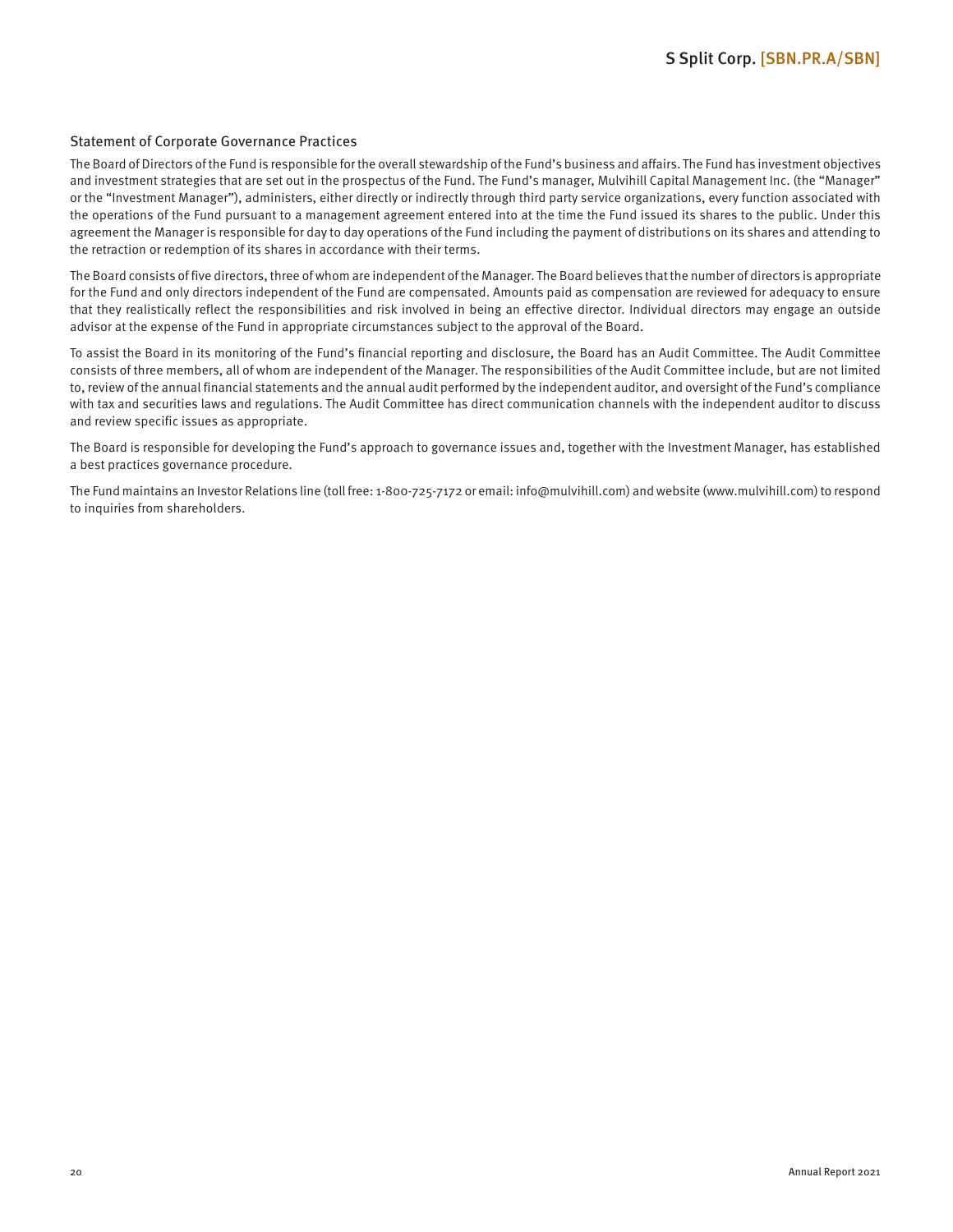# S Split Corp. [SBN.PR.A/SBN]

# Board of Directors

John Mulvihill Chairman & CEO Mulvihill Capital Management Inc.

John P. Mulvihill President Mulvihill Capital Management Inc.

John D. Germain Senior Vice-President & Chief Financial Officer Mulvihill Capital Management Inc.

Michael M. Koerner<sup>1,2</sup> Corporate Director

Robert G. Bertram<sup>1,2</sup> Corporate Director

R. Peter Gillin<sup>1,2</sup> Corporate Director

<sup>1</sup> Audit Committee Member <sup>2</sup> Independent Review Committee Member

# Information

# Independent Auditor:

Deloitte LLP Bay Adelaide Centre, East Tower 8 Adelaide Street West, Suite 200 Toronto, Ontario M5H 0A9

Transfer Agent: Computershare Investor Services Inc. 100 University Avenue, 8th Floor Toronto, Ontario M5J 2Y1

Shares Listed: Toronto Stock Exchange trading under SBN.PR.A/SBN

Custodian: RBC Investor Services Trust RBC Centre 155 Wellington Street West, 2nd Floor Toronto, Ontario M5V 3L3

Visit our website at www.mulvihill.com for additional information on all Mulvihill Investment Funds. Contact your broker directly for address changes.

Investment Funds Managed by Mulvihill Capital Management Inc.

# EXCHANGE-TRADED FUNDS

Mulvihill Canadian Bank Enhanced Yield ETF (CBNK)

# MUTUAL FUNDS

Mulvihill Premium Yield Fund

## SPLIT SHARES

Premium Income Corporation (PIC.PR.A/PIC.A) S Split Corp. (SBN.PR.A/SBN) Top 10 Split Trust (TXT.PR.A/TXT.UN) World Financial Split Corp. (WFS.PR.A/WFS

# Head Office:

Mulvihill Capital Management Inc. 121 King Street West, Suite 2600 P.O. Box 113 Toronto, Ontario M5H 3T9

Tel: 416-681-3966 Toll Free: 1-800-725-7172 Fax: 416-681-3901 Email: info@mulvihill.com